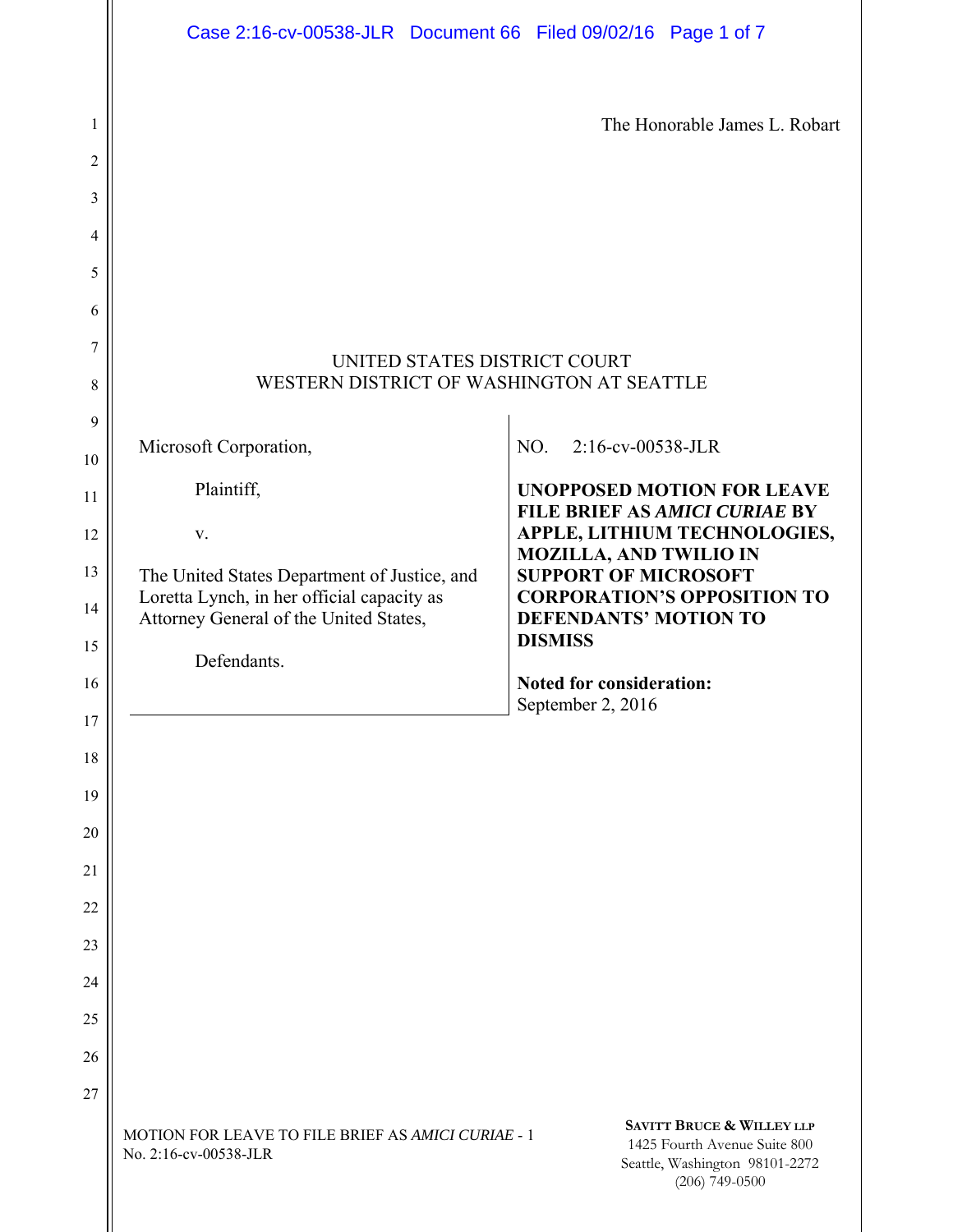#### Case 2:16-cv-00538-JLR Document 66 Filed 09/02/16 Page 2 of 7

Apple, Lithium Technologies, Mozilla, and Twilio ("Amici"), respectfully submit this unopposed<sup>1</sup> motion for leave to appear as *amici curiae* and file the brief attached as Exhibit A in support of Microsoft Corporation and in opposition to the government's motion to dismiss pursuant to Fed. R. Civ. P.  $12(b)(1)$  and  $12(b)(6)$ . In support of their motion, Amici state as follows.

#### **I. INTEREST OF AMICI**

Apple, Lithium Technologies, Mozilla, and Twilio ("Amici") respectfully move for leave to appear as *amici curiae* and file the brief attached as Exhibit A in support of Microsoft Corporation and in opposition to the government's motion to dismiss pursuant to Fed. R. Civ. P. 12(b)(1) and 12(b)(6). In support of their motion, Amici state as follows.

12 13 14 15 16 17 18 19 20 21 22 23 Apple is committed to bringing the best user experience to its customers around the globe through its innovative hardware, software, and services. Apple leverages its unique ability to design and develop its operating systems, hardware, application software, and services to provide its customers new products and solutions with superior ease-of-use, seamless integration, and innovative design. In addition to selling iPhones, iPads, and personal computers, Apple also offers iCloud—a cloud service for storing photos, contacts, calendars, documents, device backups and more, keeping everything up to date and available to customers on whatever device they are using. Apple is committed to helping users understand how it handles their personal information and strives to provide straightforward disclosures regarding when it is compelled to comply with request for user data from law enforcement. Between July 1, 2015 and December 31, 2015, Apple received approximately over 1,000 requests from United States law enforcement authorities for user iCloud data. $^2$ 

24

1

2

3

4

5

6

7

8

9

10

11

MOTION FOR LEAVE TO FILE BRIEF AS *AMICI CURIAE* - 2 No. 2:16-cv-00538-JLR

**SAVITT BRUCE & WILLEY LLP** 1425 Fourth Avenue Suite 800 Seattle, Washington 98101-2272 (206) 749-0500

<sup>25</sup>  26 <sup>1</sup> Counsel for Microsoft and the Government have represented to Amici that they consent to the granting of Amici's Motion for Leave to File Brief and will not be opposing Amici's Motion. The parties also agree to the filing of Amici's Motion as an unopposed motion and noting it for same-day consideration under Local Rule  $7(d)(1)$ .

<sup>27</sup>  <sup>2</sup> See, e.g., APPLE, Report on Government Information Requests (July 1 – December 31, 2015) (March 18, 2016), http://images.apple.com/legal/privacy/transparency/requests-2015-H2-en.pdf.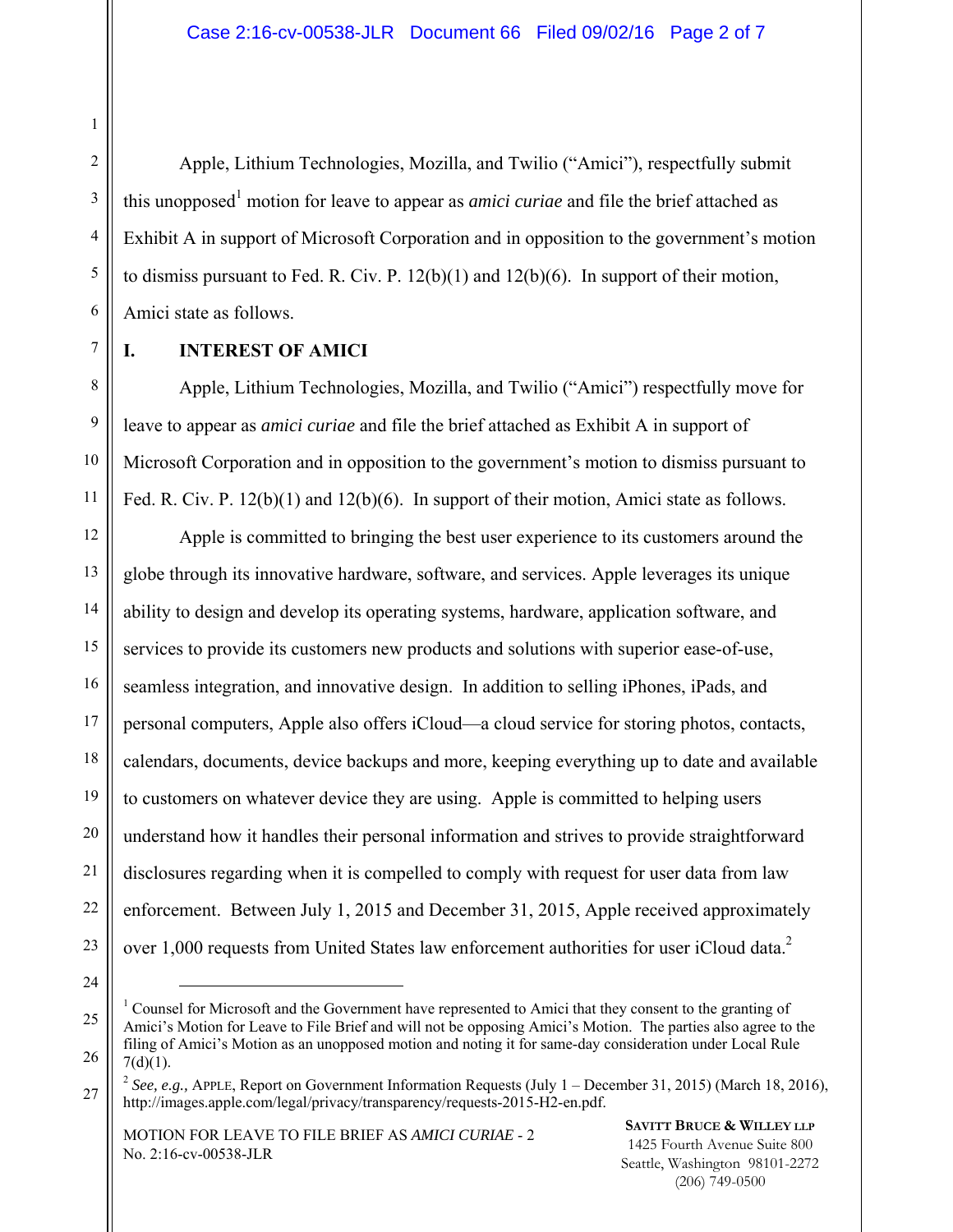So far in 2016, Apple has received approximately 590 nondisclosure orders of indefinite duration in connection with various forms of legal process.

6 12 Lithium Technologies provides businesses with a software-as-a-service (SaaS) technology platform on which to build vibrant online communities that drive sales, reduce service costs, accelerate innovation and grow brand advocacy. The Lithium Technologies platform delivers a seamless digital customer experience across websites, social channels and mobile devices. Businesses in more than 34 countries rely on Lithium Technologies to help them connect, engage, and understand their total community of customers and business partners. With more than 100 million unique monthly visitors over all Lithium Technologies communities and another 750 million online profiles, Lithium Technologies has one of the largest digital footprints in the world. Lithium Technologies customers rely on it to protect the privacy and security of their data; Lithium Technologies therefore strives to provide its customers and users with notice of any required data disclosures to law enforcement.

14 15 16 17 18 19 20 21 22 23 Mozilla is a global, mission-driven organization that works with a worldwide community to create open source products like its Firefox browser. Its mission is guided by the Mozilla Manifesto, a set of principles recognizing that, among other things, that individuals' security and privacy on the Internet are fundamental and must not be treated as optional. Transparency and openness are among Mozilla's founding principles and embedded in Mozilla's culture: from open source publicly auditable software to weekly public meetings. In furtherance of that Mozilla has also adopted data privacy principles that emphasize transparency, user control, limited data collection, and multi-layered security control and practices. This includes transparency regarding law enforcement requests for user data. $^3$ 

1

2

3

4

5

7

8

9

10

11

13

26

27

Twilio is a cloud communications platform that makes communications easy and powerful. With Twilio's platform, businesses can embed real-time communication and

MOTION FOR LEAVE TO FILE BRIEF AS *AMICI CURIAE* - 3 No. 2:16-cv-00538-JLR

<sup>24</sup>  25

<sup>&</sup>lt;sup>3</sup> Transparency Report (Reporting Period: January 1, 2015 to December 31, 2015), MOZILLA, https://www.mozilla.org/en-US/about/policy/transparency/jan-dec-2015*/* (last visited Sept. 2, 2016).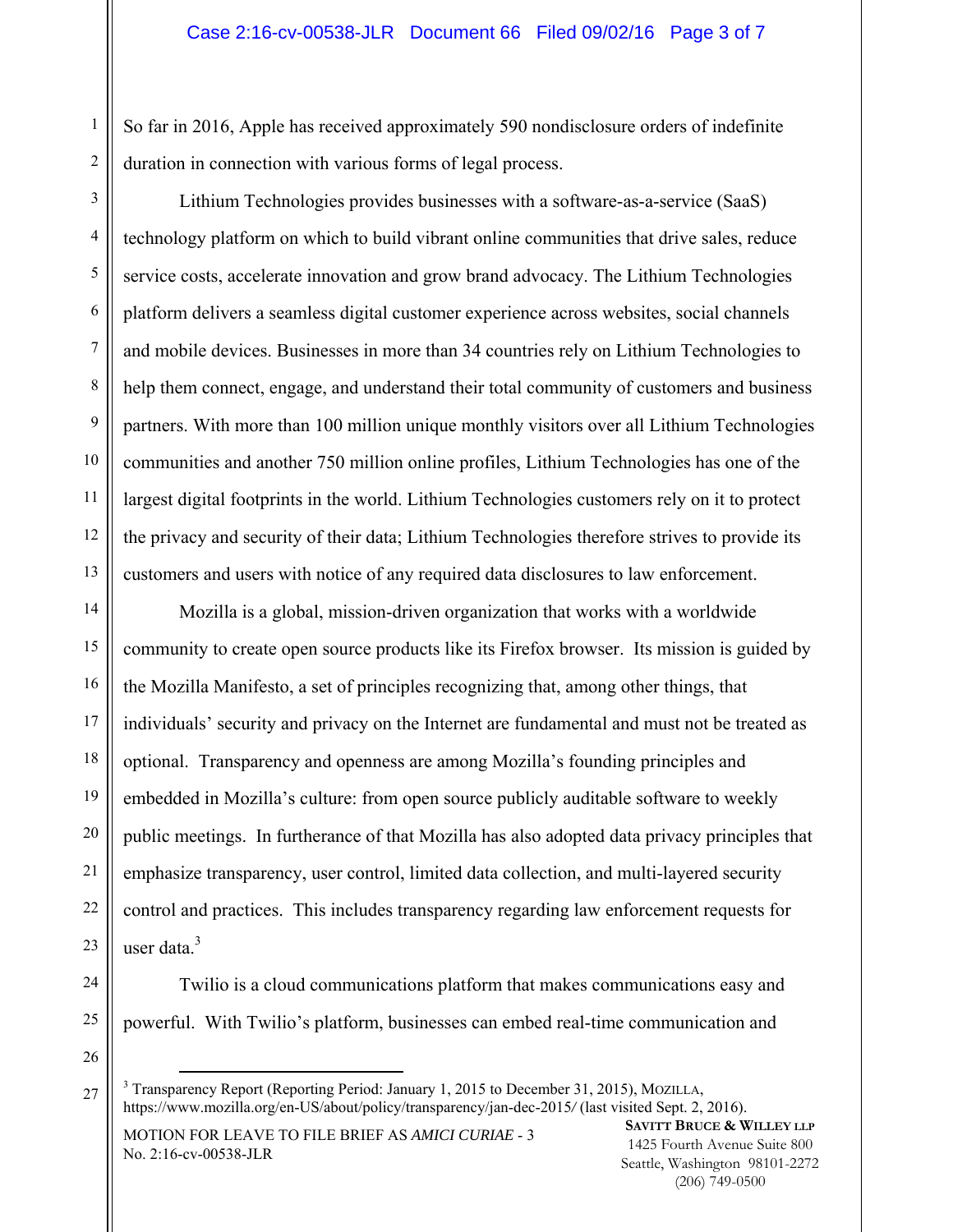authentication capabilities directly into their software applications. Twilio's developer ecosystem, customers and end users expect Twilio to protect their personal information, sensitive data and user privacy. Transparency about law enforcement requests for user data is one of Twilio's core values. In the second half of 2015, Twilio received over 300 requests for user data from law enforcement, including 92 from the federal Government. As set forth in Twilio's privacy policy and transparency report, Twilio notifies customers of compliance with a law enforcement request whenever not prohibited from doing so.<sup>4</sup>

Amici have a strong interest in this case and have a valuable perspective on the importance on their ability to speak directly to their customers and users and regarding thirdparty and government demands for their data. Although Amici all regularly comply with valid legal process when they receive it, they are committed to ensuring that Government requests for user data are made within the bounds of applicable law and in a manner that allows their users to exercise their constitutional rights.

14

1

2

3

4

5

6

#### **II. ARGUMENT**

24 25 The Court has broad discretion to permit a non-party to participate in an action as amicus curiae. *See, e.g., Gerritson v. de la Madrid Hurtado*, 819 F.2d 1511, 1514 n.3 (9th Cir. 1987); *Skokomish Indian Tribe v. Goldmark*, C13-5071JLR, 2013 WL 5720053, at \*1 (W.D. Wash. Oct. 21, 2013) ("The court has 'broad discretion' to appoint amicus curiae."); *Nat. Res. Def. Council v. Evans*, 243 F. Supp. 2d 1046, 1047 (N.D. Cal. 2003) (amici "may file briefs and may possibly participate in oral argument" in district court actions). Indeed, "[d]istrict courts frequently welcome amicus briefs from non-parties concerning legal issues that have potential ramifications beyond the parties directly involved or if the amicus has 'unique information or perspective that can help the court beyond the help that the lawyers for the parties are able to provide.'" *Sonoma Falls Dev., LLC v. Nevada Gold & Casinos, Inc.*, 272 F. Supp. 2d 919, 925 (N.D. Cal. 2003) (*quoting Cobell v. Norton*, 246 F Supp 2d

26

MOTION FOR LEAVE TO FILE BRIEF AS *AMICI CURIAE* - 4 No. 2:16-cv-00538-JLR **SAVITT BRUCE & WILLEY LLP** 1425 Fourth Avenue Suite 800 Seattle, Washington 98101-2272 4 Twilio Transparency Report (Second Half of 2015), *available at* https://www.twilio.com/marketing/bundles/legal/resources/Twilio-Transparency-Report-Second-Half-2015.pdf

(206) 749-0500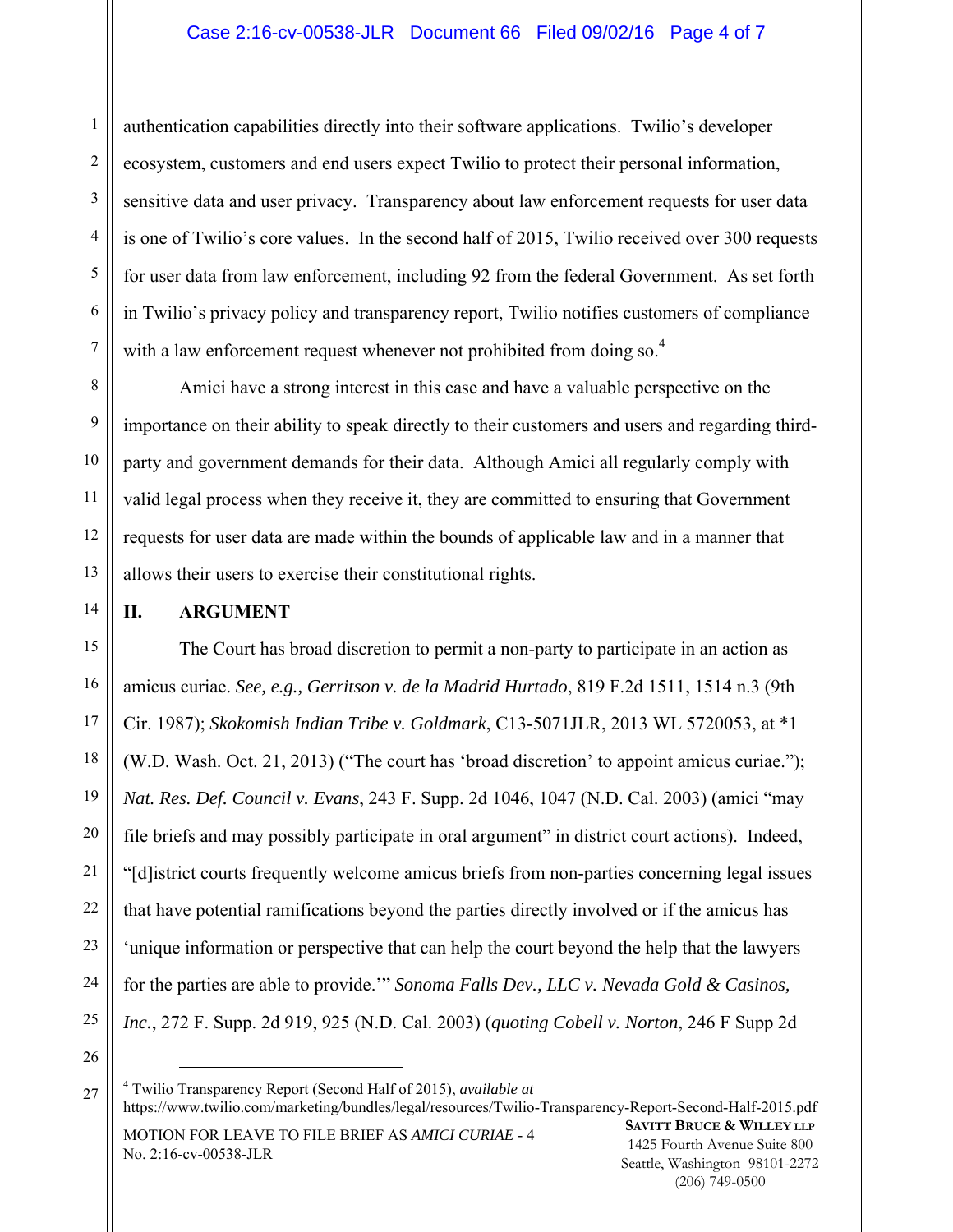59, 62 (D.D.C. 2003) (citation omitted). No special qualifications are required; an individual seeking to appear as amicus must merely make a showing that his participation is useful to or otherwise desirable to the court." *In re Roxford Foods Litig.*, 790 F.Supp. 987, 997 (E.D.Cal. 1991).

5 6 7 8 9 10 11 12 13 14 15 16 17 18 19 20 21 22 Because Amici will present unique perspectives as diverse cloud service providers and will represent the interests of millions of their enterprise customers and end-users, their participation as *amici curiae* is appropriate in this matter in which the Court will consider issues of particular public interest. *See Liberty Resources, Inc. v. Philadelphia Hous. Auth.*, 395 F. Supp. 2d 206, 209 (E.D. Pa. 2005). ("Courts have found the participation of an amicus especially proper . . . where an issue of general public interest is at stake."). This is because the primary role of an *amicus* is "to assist the Court in reaching the right decision in a case affected with the interest of the general public." *Russell v. Bd. of Plumbing Examiners of the County of Westchester*, 74 F.Supp.2d 349, 351 (S.D.N.Y. 1999). In Liberty Resources, a case brought by a disability rights advocacy group against a public housing authority, the court granted amicus curiae status to another advocacy group that represented residents of public housing because the group's participation "will serve to keep the Court apprised of the interests of non-disabled Section 8 voucher recipients who may be affected by this case." *Id.* Similarly, Amici here will represent their own interests as providers offering a wide variety of cloud computing services as well as the interests of their customers and end-users in transparency regarding government access to data. Accordingly, this Court should allow Amici to appear as *amici curiae* and present argument in support of Microsoft in connection with the Government's Motion to Dismiss.

23 24

25

26

27

1

2

3

4

MOTION FOR LEAVE TO FILE BRIEF AS *AMICI CURIAE* - 5 No. 2:16-cv-00538-JLR

**SAVITT BRUCE & WILLEY LLP** 1425 Fourth Avenue Suite 800 Seattle, Washington 98101-2272 (206) 749-0500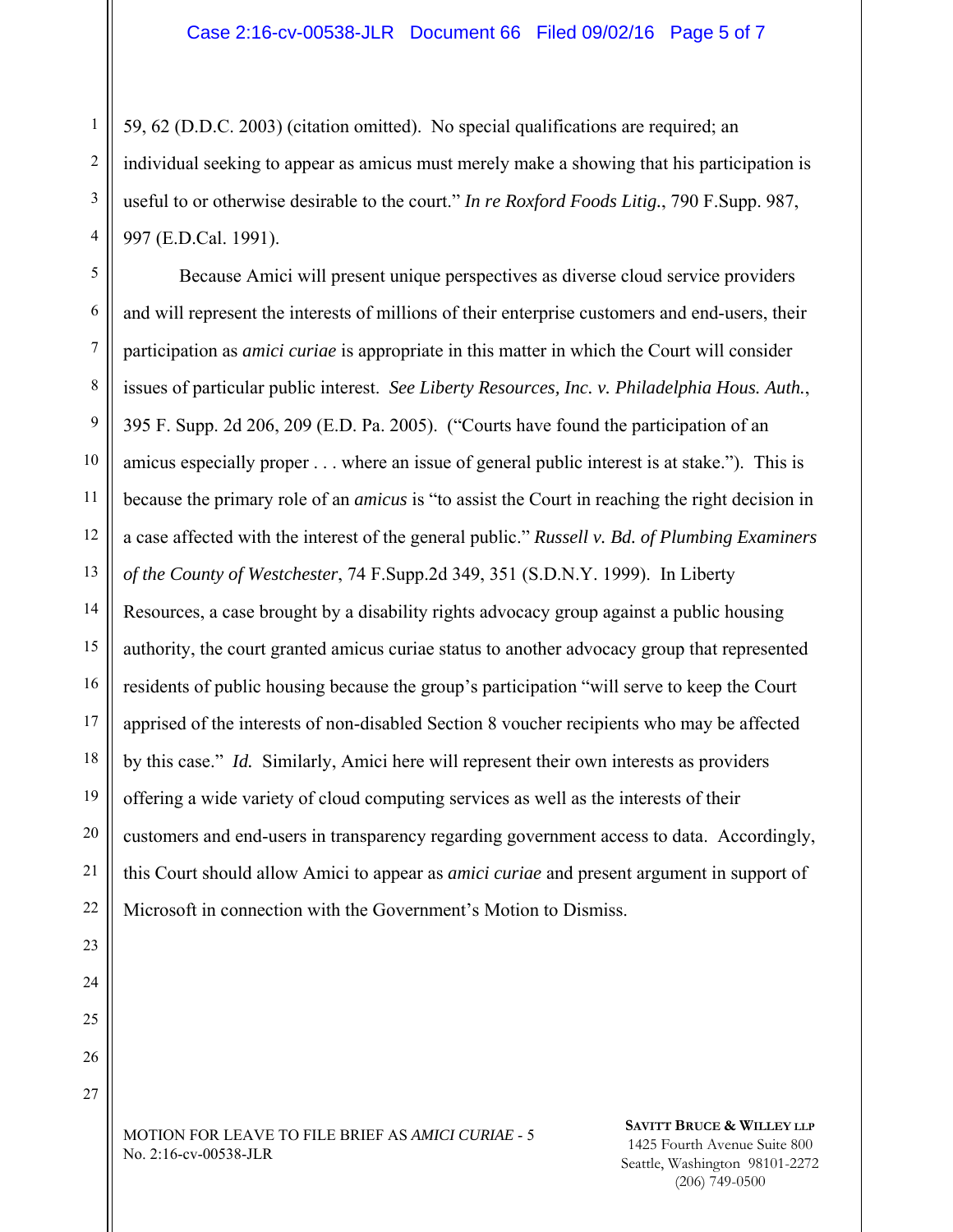| 1               |
|-----------------|
| $\mathcal{P}$   |
| 3               |
| 4               |
| 5               |
| 6               |
| 7               |
| 8               |
| 9               |
| 10              |
| $\frac{1}{1}$   |
| 12              |
| 13              |
| $\frac{14}{5}$  |
| 15              |
| 16              |
| $\frac{1}{7}$   |
| 18              |
| 19              |
| $\overline{20}$ |
| $\frac{21}{2}$  |
| $^{22}$         |
| $\overline{23}$ |
| 24              |
| 25              |
| $\frac{26}{5}$  |
| $\frac{1}{2}$   |

#### **III. CONCLUSION**

For these reasons, Amici respectfully request that this Court enter an order granting

Amici leave to file the brief attached hereto as Exhibit A in support of Microsoft

Corporation.

DATED: September 2, 2016.

#### **SAVITT BRUCE & WILLEY LLP**

By: */s/ Miles A. Yanick* Miles A. Yanick, WSBA #26603 Tel.: (206) 749-0500 Fax: (206) 749-0600 Email: myanick@sbwllp.com **ZWILLGEN PLLC**  Marc Zwillinger *(pro hac vice pending)*  Jacob Sommer *(pro hac vice pending)* 

Nury Siekkinen *(pro hac vice pending)*  1900 M Street NW, Suite 250 Washington, D.C. 20036 Tel.: (202) 296-3585 Email: marc@zwillgen.com jake@zwillgen.com nury@zwillgen.com

Attorneys for Apple, Lithium Technologies, Mozilla, and Twilio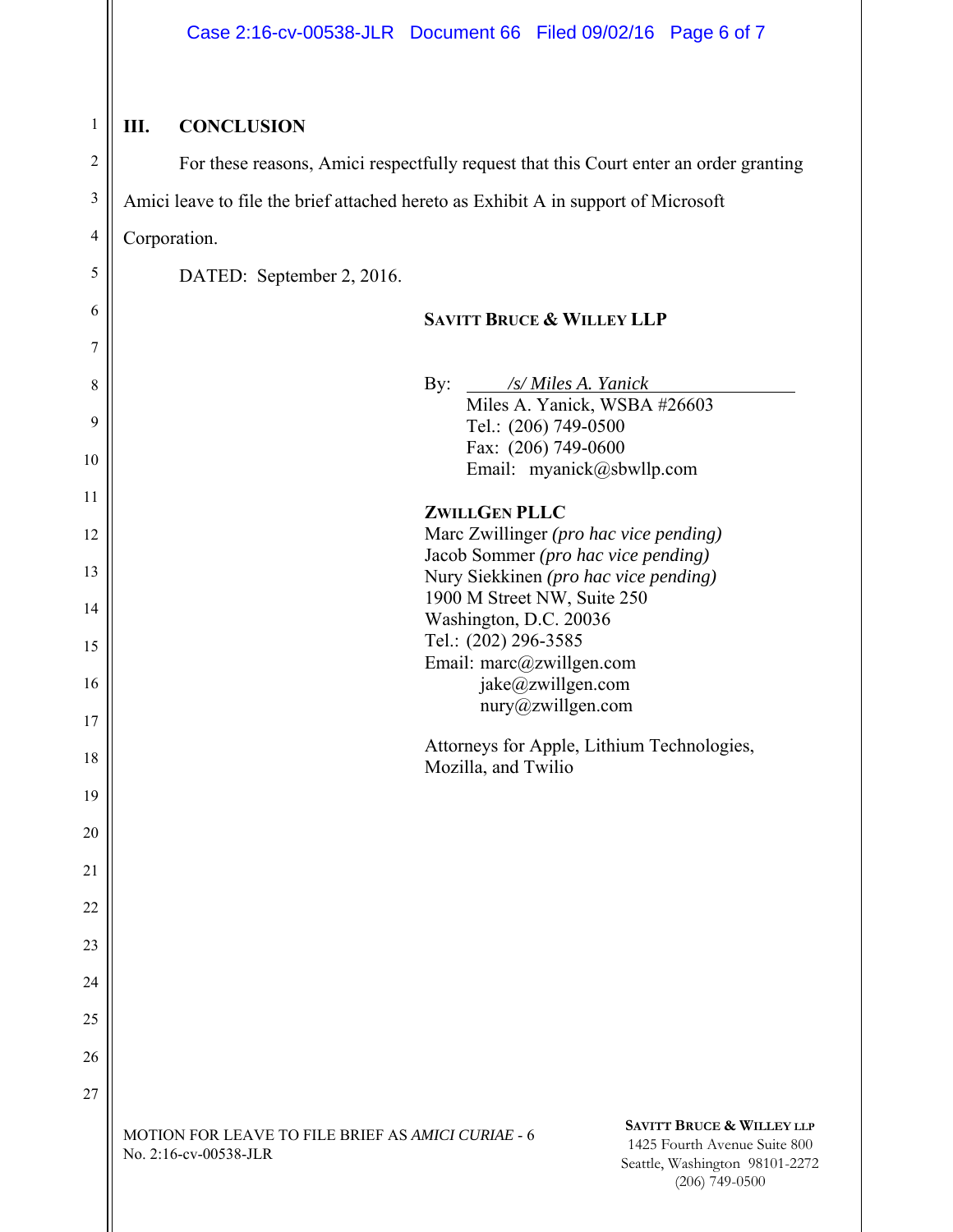#### **CERTIFICATE OF SERVICE**

I hereby certify that on September 2, 2016, I electronically filed the foregoing

**UNOPPOSED MOTION FOR LEAVE FILE BRIEF AS** *AMICI CURIAE* **BY** 

**APPLE, LITHIUM TECHNOLOGIES, MOZILLA, AND TWILIO IN SUPPORT** 

### **OF MICROSOFT CORPORATION'S OPPOSITION TO DEFENDANTS'**

**MOTION TO DISMISS** with the Clerk of the Court using the CM/ECF system, which

will send notification of each filing to those attorneys of record registered on the CM/ECF

system.

DATED: September 2, 2016.

#### **SAVITT BRUCE & WILLEY LLP**

By: */s/ Miles A. Yanick*

Miles A. Yanick, WSBA #26603 Tel.: (206) 749-0500 Fax: (206) 749-0600 Email: myanick@sbwllp.com

**SAVITT BRUCE & WILLEY LLP** 1425 Fourth Avenue Suite 800 Seattle, Washington 98101-2272 (206) 749-0500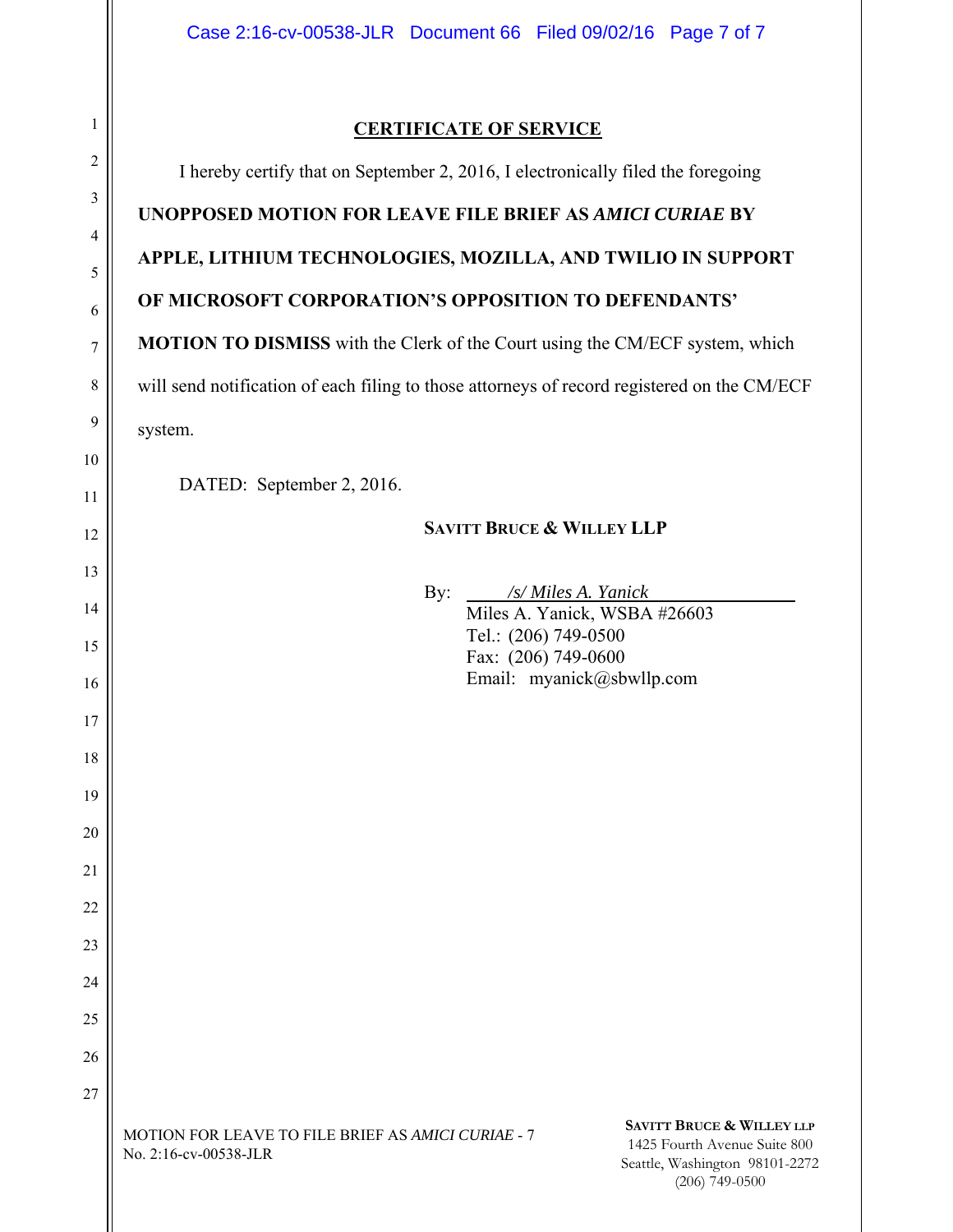# Exhibit A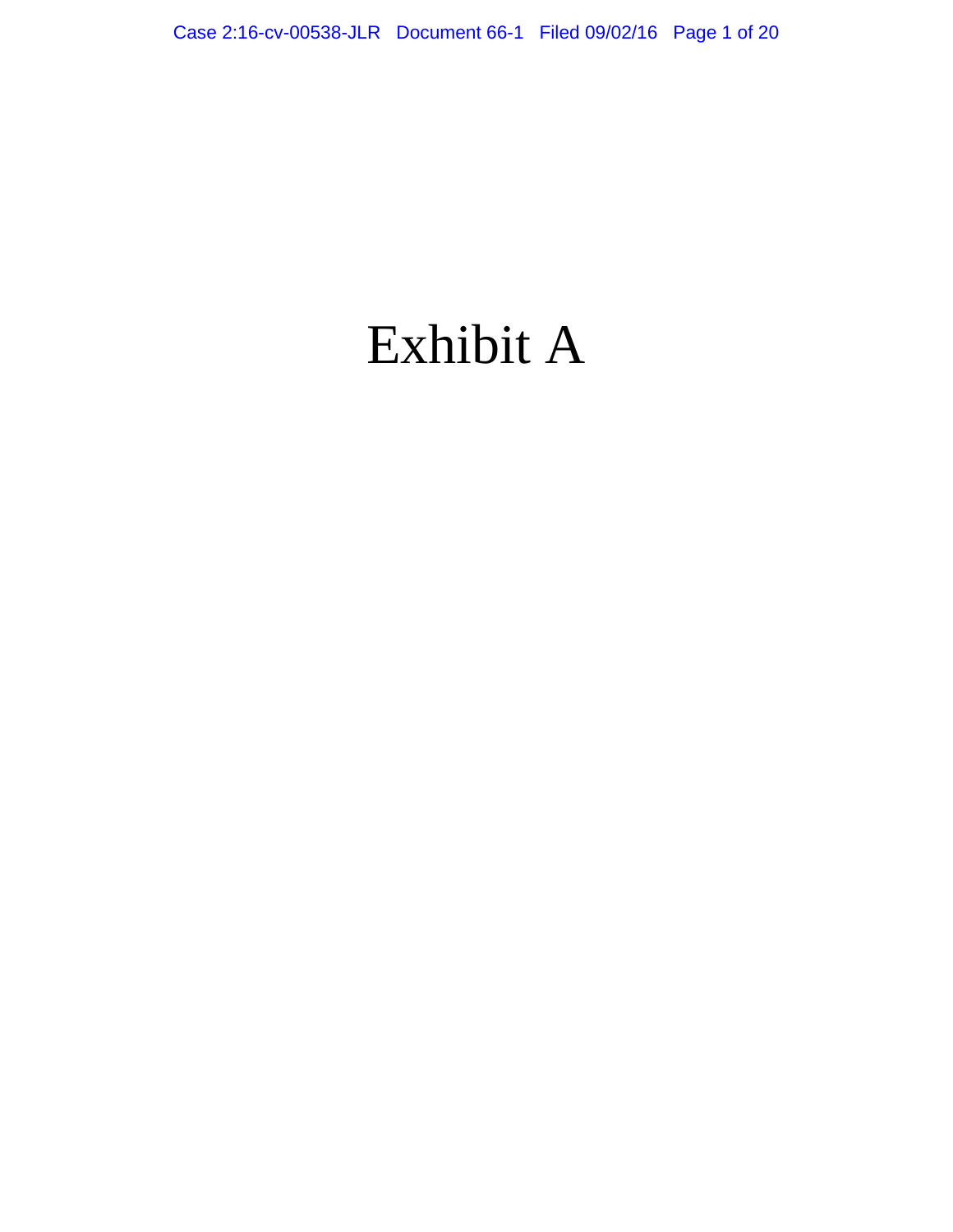|          | Case 2:16-cv-00538-JLR Document 66-1 Filed 09/02/16 Page 2 of 20                     |                                                                                                   |
|----------|--------------------------------------------------------------------------------------|---------------------------------------------------------------------------------------------------|
| 1<br>2   |                                                                                      | The Honorable James L. Robart                                                                     |
| 3        |                                                                                      |                                                                                                   |
| 4        |                                                                                      |                                                                                                   |
| 5        |                                                                                      |                                                                                                   |
| 6        |                                                                                      |                                                                                                   |
| 7        | UNITED STATES DISTRICT COURT                                                         |                                                                                                   |
| 8        | WESTERN DISTRICT OF WASHINGTON AT SEATTLE                                            |                                                                                                   |
| 9        |                                                                                      |                                                                                                   |
| 10       | Microsoft Corporation,                                                               | 2:16-cv-00538-JLR<br>NO.                                                                          |
| 11       | Plaintiff,                                                                           | <b>BRIEF OF AMICI CURIAE APPLE,</b><br>LITHIUM TECHNOLOGIES,                                      |
| 12       | V.                                                                                   | <b>MOZILLA, AND TWILIO IN</b><br><b>SUPPORT OF MICROSOFT</b>                                      |
| 13       | The United States Department of Justice, and                                         | <b>CORPORATION'S OPPOSITION TO</b><br><b>DEFENDANTS' MOTION TO</b>                                |
| 14       | Loretta Lynch, in her official capacity as<br>Attorney General of the United States, | <b>DISMISS</b>                                                                                    |
| 15       | Defendants.                                                                          |                                                                                                   |
| 16       |                                                                                      |                                                                                                   |
| 17       |                                                                                      |                                                                                                   |
| 18       |                                                                                      |                                                                                                   |
| 19       |                                                                                      |                                                                                                   |
| 20       |                                                                                      |                                                                                                   |
| 21<br>22 |                                                                                      |                                                                                                   |
| 23       |                                                                                      |                                                                                                   |
| 24       |                                                                                      |                                                                                                   |
| 25       |                                                                                      |                                                                                                   |
| 26       |                                                                                      |                                                                                                   |
| 27       |                                                                                      |                                                                                                   |
|          | <b>BRIEF OF AMICI CURIAE</b><br>No. 2:16-cv-00538-JLR                                | <b>SAVITT BRUCE &amp; WILLEY LLP</b><br>1425 Fourth Ave. Ste 800 Seattle, WA 98101 (206) 749-0500 |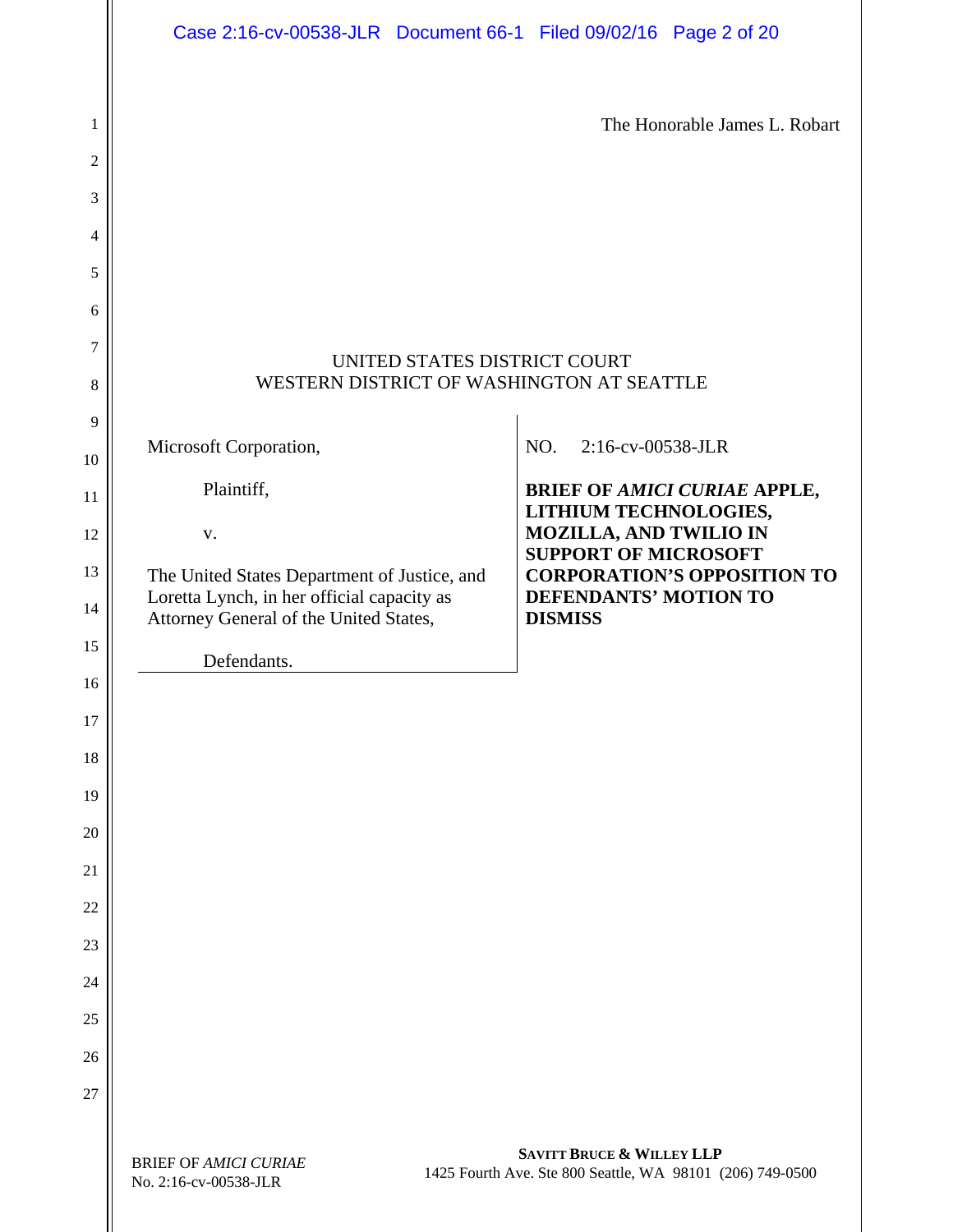|          | Case 2:16-cv-00538-JLR Document 66-1 Filed 09/02/16 Page 3 of 20                                                                                              |
|----------|---------------------------------------------------------------------------------------------------------------------------------------------------------------|
| 1<br>2   | <b>TABLE OF CONTENTS</b>                                                                                                                                      |
| 3        | PRELIMINARY STATEMENT minimuminimuminimuminimuminimuminimum 1<br>L.                                                                                           |
| 4        |                                                                                                                                                               |
| 5        | A. Courts Should Interpret Section 2705(b) to Require the Government to                                                                                       |
| 6<br>7   | Make a Particularized Showing of Need Before Issuing a Nondisclosure                                                                                          |
| 8        | 1. Nondisclosure Orders Are Prior Restraints that Burden                                                                                                      |
| 9        | Strict Scrutiny Requires the Government to Make a<br>2.                                                                                                       |
| 10       | Particularized Showing of Need Before Issuing a Non-                                                                                                          |
| 11       | B. Nondisclosure Orders of Unlimited Duration Fail Strict Scrutiny7                                                                                           |
| 12<br>13 | C. Readily Available Gag Orders Negatively Impact Cloud Providers,                                                                                            |
| 14       | D. Providers Have Standing to Assert the Fourth Amendment Rights of                                                                                           |
| 15       |                                                                                                                                                               |
| 16       |                                                                                                                                                               |
| 17       |                                                                                                                                                               |
| 18       |                                                                                                                                                               |
| 19       |                                                                                                                                                               |
| 20       |                                                                                                                                                               |
| 21       |                                                                                                                                                               |
| 22       |                                                                                                                                                               |
| 23       |                                                                                                                                                               |
| 24       |                                                                                                                                                               |
| 25       |                                                                                                                                                               |
| 26       |                                                                                                                                                               |
| 27       |                                                                                                                                                               |
|          | <b>SAVITT BRUCE &amp; WILLEY LLP</b><br><b>BRIEF OF AMICI CURIAE -i</b><br>1425 Fourth Ave. Ste 800 Seattle, WA 98101 (206) 749-0500<br>No. 2:16-cv-00538-JLR |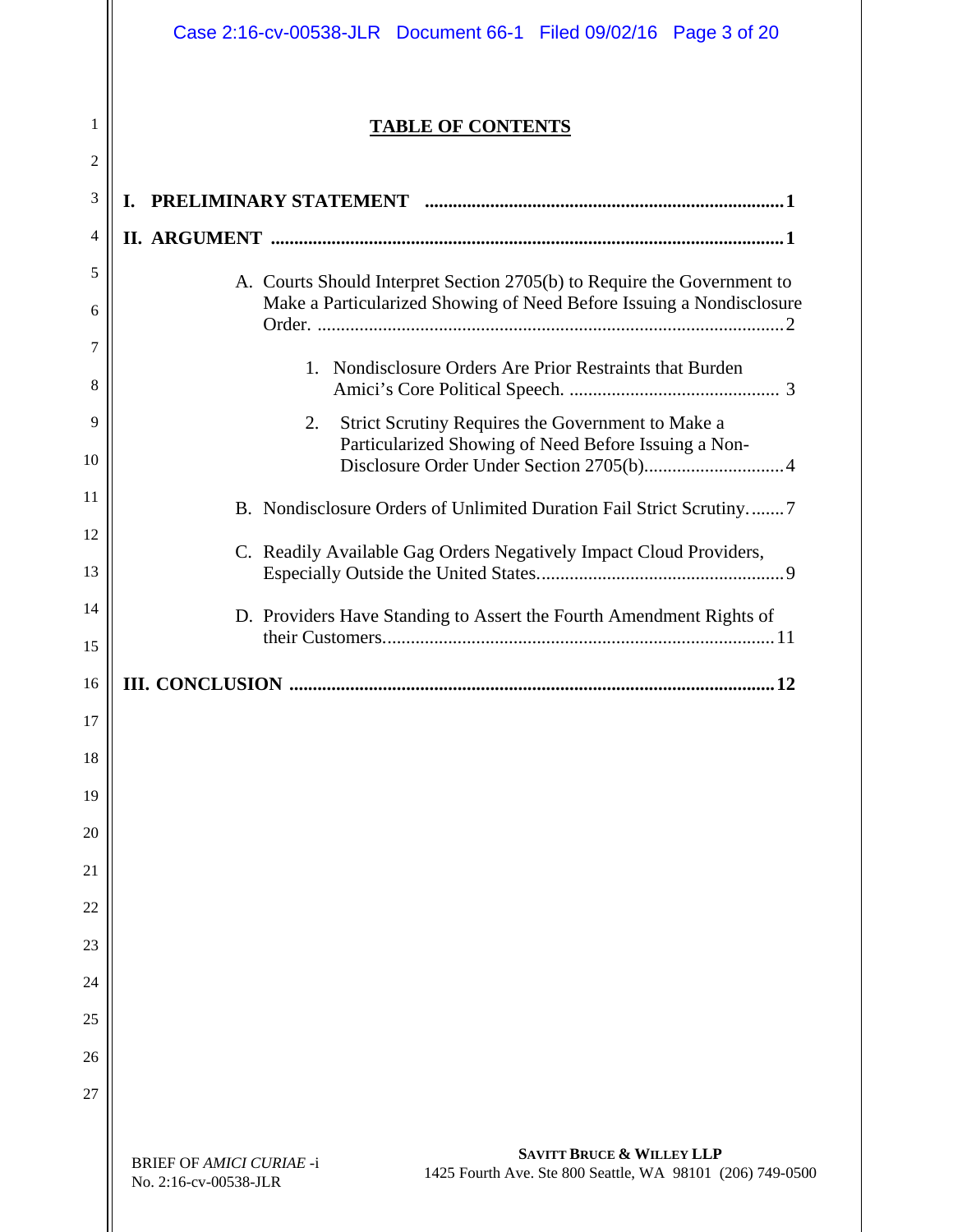#### **TABLE OF AUTHORITIES**

#### 2 **Cases**

| 3              |                                                                                     |  |
|----------------|-------------------------------------------------------------------------------------|--|
| $\overline{4}$ |                                                                                     |  |
| 5              |                                                                                     |  |
|                |                                                                                     |  |
| 6              |                                                                                     |  |
| 7              |                                                                                     |  |
| 8              |                                                                                     |  |
| 9<br>10        | Edward J. DeBartolo Corp. v. Florida Gulf Coast Bldg. & Const. Trades Council,      |  |
| 11<br>12       | Fair Hous. Council of San Fernando Valley v. Roommate.com, LLC,                     |  |
| 13             |                                                                                     |  |
| 14             |                                                                                     |  |
| 15<br>16       | In re Grand Jury Subpoena to Facebook,                                              |  |
| 17             | In Matter of Search Warrant for [Redacted]@hotmail.com,                             |  |
| 18<br>19       | In re Directives Pursuant to Section 105B of Foreign Intelligence Surveillance Act, |  |
| 20             |                                                                                     |  |
| 21             |                                                                                     |  |
| 22             |                                                                                     |  |
| 23             | Matter of Grand Jury Subpoena for: [Redacted]@yahoo.com,                            |  |
| 24             |                                                                                     |  |
| 25             |                                                                                     |  |
| 26             |                                                                                     |  |
| 27             |                                                                                     |  |
|                |                                                                                     |  |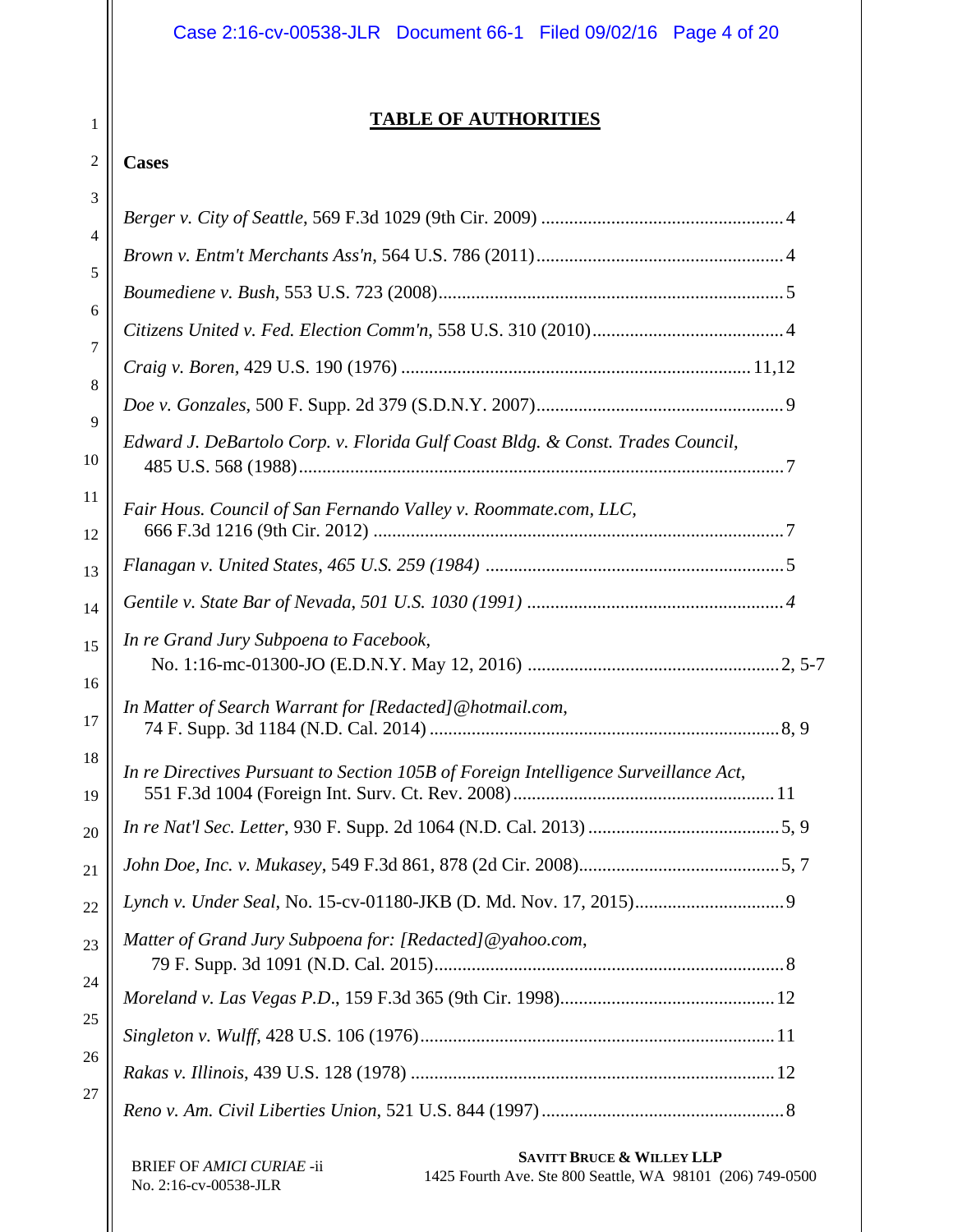## Case 2:16-cv-00538-JLR Document 66-1 Filed 09/02/16 Page 5 of 20

| 1              |                                                                                                                                                             |
|----------------|-------------------------------------------------------------------------------------------------------------------------------------------------------------|
| $\overline{2}$ | <b>Statutes, Rules, and Regulations</b>                                                                                                                     |
| 3              | Electronic Communications Privacy Act of 1986, 18 U.S.C. § 2510 et seq3, 10, 12                                                                             |
| 4              |                                                                                                                                                             |
| 5              |                                                                                                                                                             |
| 6              |                                                                                                                                                             |
| 7              |                                                                                                                                                             |
| 8              |                                                                                                                                                             |
| 9              |                                                                                                                                                             |
| 10             |                                                                                                                                                             |
| 11             |                                                                                                                                                             |
| 12             |                                                                                                                                                             |
| 13             |                                                                                                                                                             |
| 14             |                                                                                                                                                             |
| 15             |                                                                                                                                                             |
| 16             |                                                                                                                                                             |
| 17             | <b>Constitutional Provisions</b>                                                                                                                            |
| 18             |                                                                                                                                                             |
| 19             |                                                                                                                                                             |
| 20             | <b>Other</b>                                                                                                                                                |
| 21             | Alan Butler, How Would You Know if the Feds Searched Your E-mail?—                                                                                          |
| 22             | ECPA's Missing Notice Requirement, PRIVACY RIGHTS BLOG @ EPIC.ORG<br>(Feb. 24, 2015, 4:15 PM), http://epic.org/blog/2015/02/ECPA-missing-notice-            |
| 23             |                                                                                                                                                             |
| 24             | Data Protection: Model Contracts for the transfer of personal data to third countries,                                                                      |
| 25             | European Commission's DG Justice and Consumers (Feb. 12 2015)<br>http://ec.europa.eu/justice/data-protection/international-transfers/transfer/index_en.htm. |
| 26             |                                                                                                                                                             |
| 27             |                                                                                                                                                             |
|                |                                                                                                                                                             |
|                | <b>SAVITT BRUCE &amp; WILLEY LLP</b><br><b>BRIEF OF AMICI CURIAE-jij</b>                                                                                    |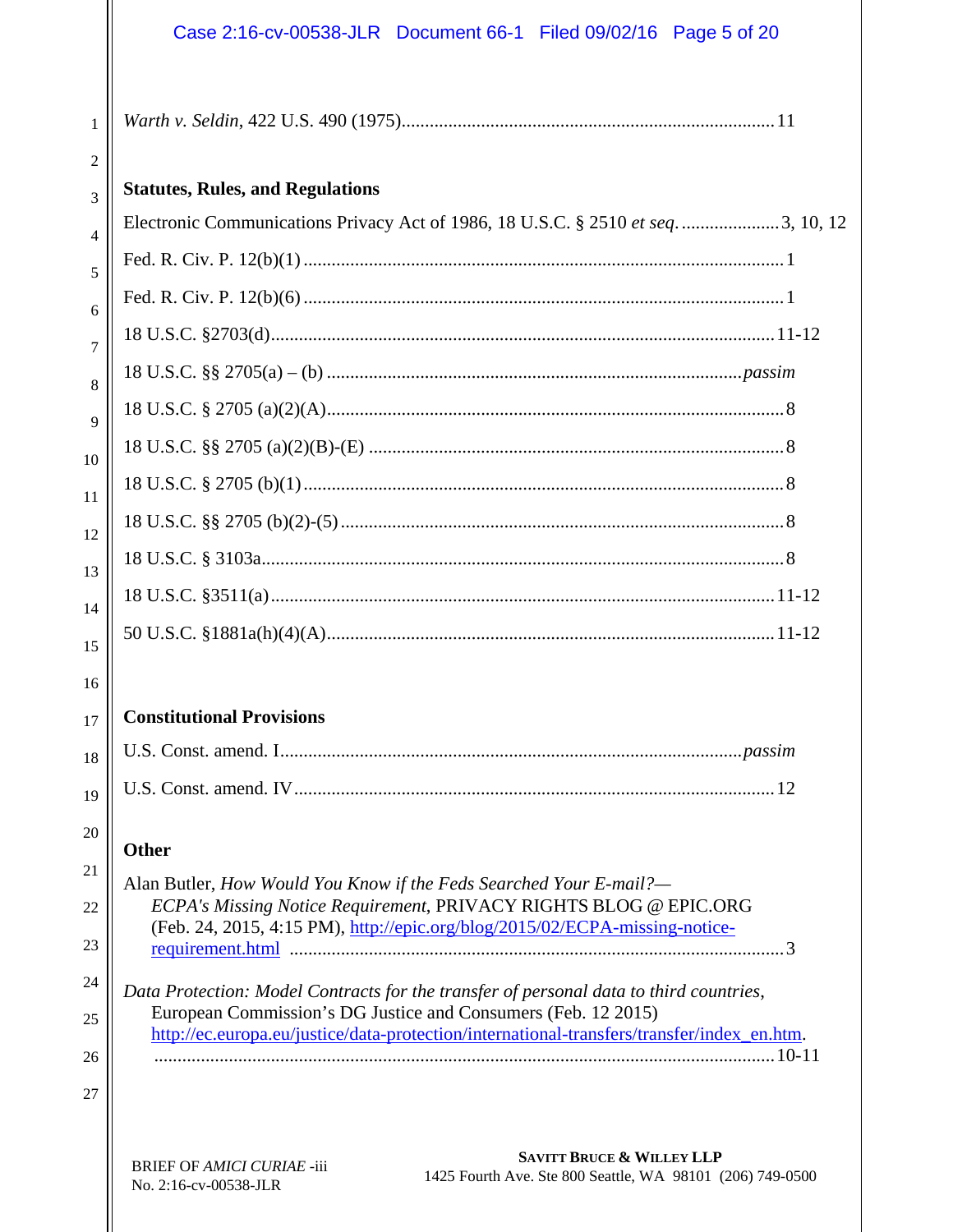|                | Case 2:16-cv-00538-JLR Document 66-1 Filed 09/02/16 Page 6 of 20                                                                                                                                                                                 |
|----------------|--------------------------------------------------------------------------------------------------------------------------------------------------------------------------------------------------------------------------------------------------|
| 1<br>2         | Ellen Nakashima, Judge Criticizes Secrecy Rules Surrounding FBI Requests for Companies'<br>Data, The Washington Post (Aug. 5, 2016),<br>https://www.washingtonpost.com/world/national-security/judge-criticizes-secrecy-rules-                   |
| 3              | surrounding-fbi-requests-for-companies-data/2016/08/05/37f80ba6-5b2b-11e6-831d-                                                                                                                                                                  |
| 4<br>5<br>6    | Letter from Apple, Mozilla, et al. to Charles Grassley, Chairman, and Patrick Leahy,<br>Ranking Member, Senate Judiciary Committee (May 25, 2016), available at<br>http://www.digital4th.org/wp content/uploads/2016/05/ECPA-Provider-Emergency- |
| 7<br>8<br>9    | Privacy Shield Framework-Privacy Shield Principles, Notice, U.S. Department of<br>Commerce, https://www.privacyshield.gov/article?id=1-NOTICE (last visited                                                                                      |
| 10             |                                                                                                                                                                                                                                                  |
| 11             | Stephen Wm. Smith, Gagged, Sealed & Delivered: Reforming ECPA's Secret Docket,                                                                                                                                                                   |
| 12<br>13<br>14 | The EU-U.S. Privacy Shield, European Commission's DG Justice and Consumers<br>(Feb. 8, 2016), http://ec.europa.eu/justice/data-protection/international-transfers/eu-us-                                                                         |
| 15             |                                                                                                                                                                                                                                                  |
| 16             |                                                                                                                                                                                                                                                  |
| 17<br>18       |                                                                                                                                                                                                                                                  |
| 19             |                                                                                                                                                                                                                                                  |
| 20             |                                                                                                                                                                                                                                                  |
| 21             |                                                                                                                                                                                                                                                  |
| 22<br>23       |                                                                                                                                                                                                                                                  |
| 24             |                                                                                                                                                                                                                                                  |
| 25             |                                                                                                                                                                                                                                                  |
| 26             |                                                                                                                                                                                                                                                  |
| 27             |                                                                                                                                                                                                                                                  |
|                | <b>SAVITT BRUCE &amp; WILLEY LLP</b><br><b>BRIEF OF AMICI CURIAE -iv</b><br>1425 Fourth Ave. Ste 800 Seattle, WA 98101 (206) 749-0500<br>No. 2:16-cv-00538-JLR                                                                                   |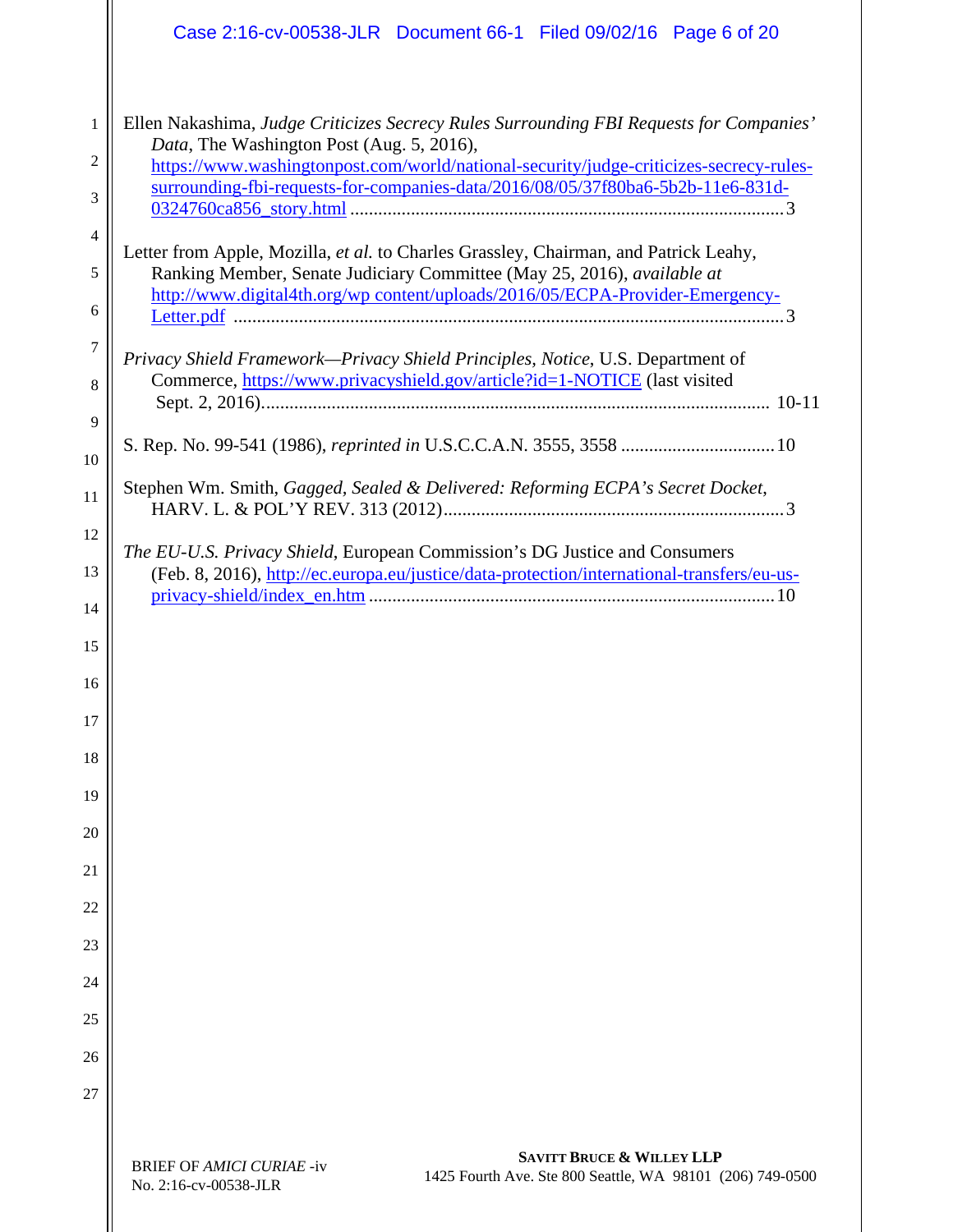1

#### **I. PRELIMINARY STATEMENT**

2 3 4 5 6 7 8 9 10 Apple, Lithium Technologies, Mozilla, and Twilio ("Amici") respectfully submit this brief as *amici curiae* in support of Microsoft Corporation and in opposition to the Government's Motion to Dismiss pursuant to Fed. R. Civ. P. 12(b)(1) and 12(b)(6). Amici are cloud service providers, like Microsoft, serving both business customers and individual users. Transparency regarding access to the data of all customers is a core value of each of the Amici. Collectively, Amici have received thousands of nondisclosure orders, many of unlimited or indefinite duration, which have severely impacted their ability to be transparent about Government access to the data of customers and users. For the reasons stated below, Amici support Microsoft's Opposition and urge the Court to reach the merits of this matter.

11

#### **II. ARGUMENT**

12 13 14 15 16 17 18 19 20 21 22 23 24 25 26 27 The pervasive practice of issuing nondisclosure orders of indefinite or unknown duration deprives Amici of the ability to speak to and be transparent with its customers and the public about who is accessing the data they store. This diminished transparency and suppressed speech not only hampers users' ability to assert their own rights but hinders Amici's ability to comply with contractual commitments, enterprise customer demands and compete with providers located outside the United States. The Government serves Amici collectively with thousands of pieces of legal process each year, from subpoenas to court orders to warrants. Gag orders issued under 18 U.S.C. § 2705(b) often accompany these requests, prohibiting Amici from disclosing Government demands for data to the affected customer. These nondisclosure orders are frequently unlimited in practice because their endpoint is unclear, and the practice is so common that it is impractical to challenge each of the orders, **as it would result in a high volume of litigated proceedings each year**. Indeed, Apple has received approximately 590 unlimited or indefinite duration gag orders in 2016 alone. Because transparency with business customers and end-users is a core value of the Amici, they each support the claims asserted in Microsoft's First Amended Complaint and urge the Court to deny the Government's Motion to Dismiss in order to reach the merits of these important issues.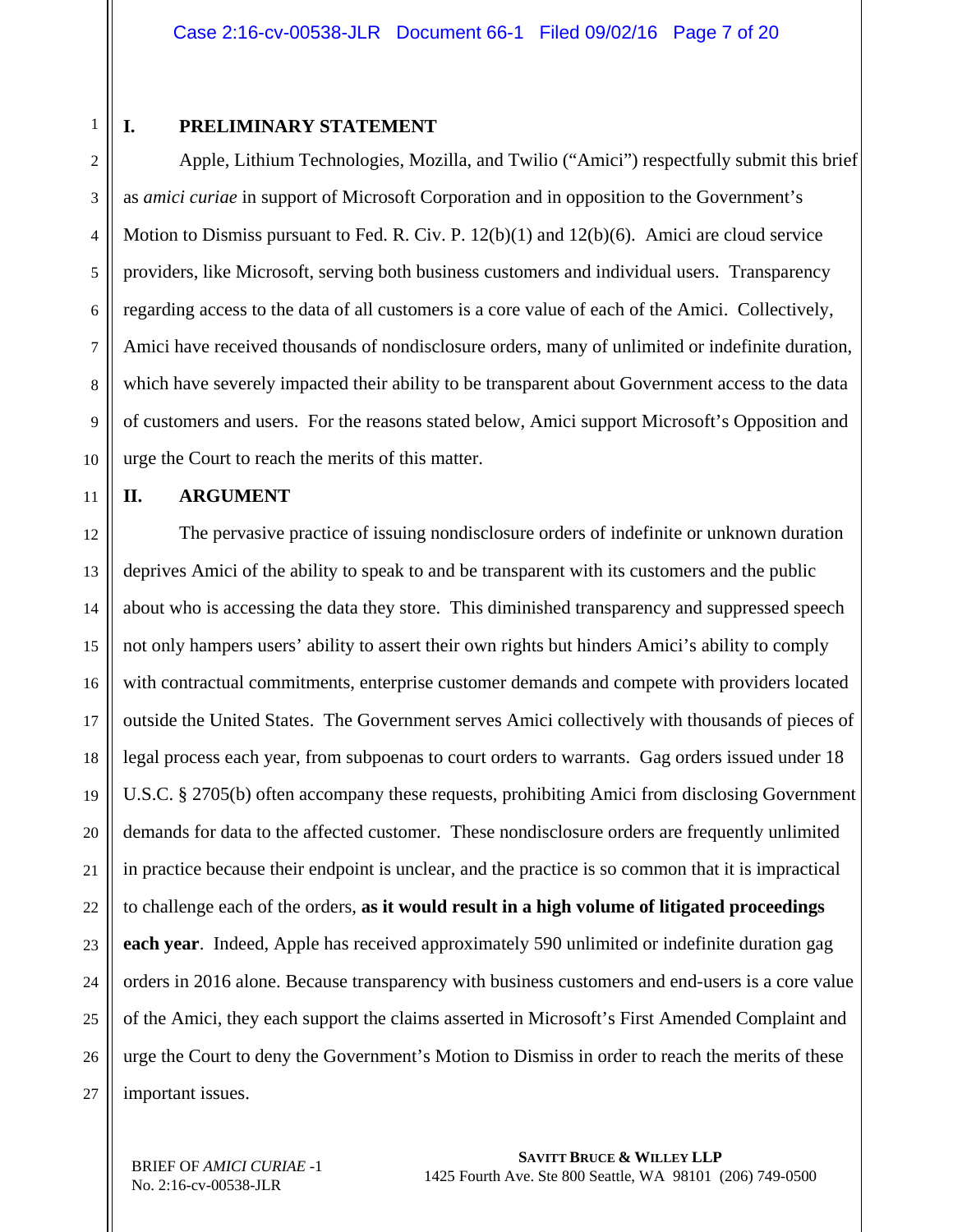#### Case 2:16-cv-00538-JLR Document 66-1 Filed 09/02/16 Page 8 of 20

1 2 3 4 5 6 7 8 9 10 11 12 13 14 15 The continued use of Section 2705(b) as a basis to seek and obtain gag orders of unlimited or indefinite duration in the absence of a specific showing that the particular target of an investigation is likely to engage in behavior described in 18 U.S.C. § 2705(b)(2) systematically violates the First Amendment.<sup>1</sup> Under well-established First Amendment principles, strict scrutiny demands a narrow interpretation of Section 2705(b) to require a particularized showing of the need for nondisclosure in each case and a reasonable time limit on each nondisclosure order, such as the time limit set forth in Section 2705(a)'s delayed notice provision. In addition to the constitutional ramifications of nondisclosure orders of unlimited duration, these orders also present particular challenges to cloud providers like Amici who face competing regulatory and contractual obligations, for example, under the EU-U.S. Privacy Shield and contractual clauses concerning security and privacy. The volume of nondisclosure orders providers receive puts them in a unique position—they are the only parties that have the information necessary to assert both their own First Amendment rights and their customers' Fourth Amendment rights. Thus, any prudential limitations on third-party standing should be disregarded to protect the constitutional rights of users routinely being denied the knowledge that the Government has sought their data.

16 17

18

19

20

21

22

23

24

25

#### **A. Courts Should Interpret Section 2705(b) to Require the Government to Make a Particularized Showing of Need Before Issuing a Nondisclosure Order.**

Allowing the Government to obtain nondisclosure orders without a particularized showing of need specific to the case in question violates the First Amendment. Section 2705(b) as written does not specify whether a court must demand a particularized showing of need for a nondisclosure order in each case, and from Amici's experience, courts do not regularly undertake such an analysis. *See, e.g., In re Grand Jury Subpoena to Facebook*, No. 16-mc-01300-JO, slip op. at 1, 8 n.7 (E.D.N.Y. May 12, 2016) ("*Grand Jury Subpoena to Facebook*") (denying 15 applications for Section 2705(b) nondisclosure orders for failing to set forth particularized information about the underlying investigation and noting that such general applications "have [been] unquestioningly endorsed" by judges). Failing to find that Section 2705(b) requires a

<sup>&</sup>lt;sup>1</sup> Amici have no objection to nondisclosure orders that are based on a particularized showing of need and for a reasonably limited duration, such as 90 days.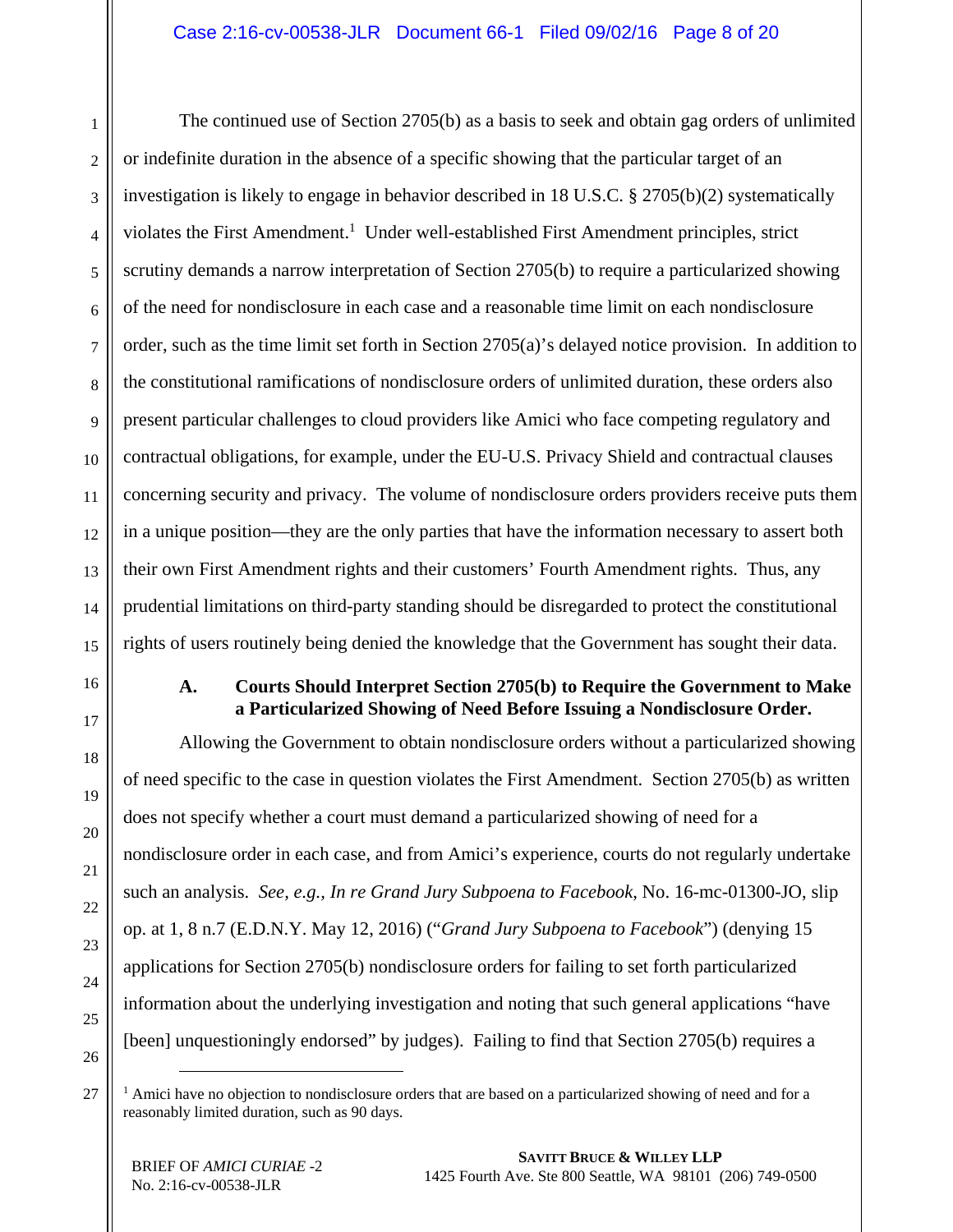particularized need renders it unconstitutionally broad, because the goal of protecting the secrecy of investigations can be met through less restrictive means. To avoid this constitutional problem, the Court should interpret Section 2705(b) to require the Government to demonstrate a particular need for nondisclosure in each case.

#### **1. Nondisclosure Orders Are Prior Restraints that Burden Amici's Core Political Speech.**

The nondisclosure orders identified by Microsoft in its First Amended Complaint target core political speech. The question of the extent to which the Government can investigate citizens and how it can compel parties like Amici to participate in those investigations is highly political and subject to robust public debate, not just in the academic security and privacy community but by the press, and by politicians worldwide.<sup>2</sup> Amici's enterprise customers and end-users care tremendously about this issue and rely on information made available by Amici when making decisions about what products and companies to choose. Accordingly, Amici spend significant time, money and resources to implement privacy and security features in their products; provide enterprise customers and end-users with information about government demands; and explain how end-user data is collected, used, and shared. Amici make this information accessible to customers and end-users in sales decks; during contract negotiation; on their websites; in marketing campaigns; and through transparency reports.<sup>3</sup>

Transparency regarding that access is one of Amici's fundamental values. Amici make contractual commitments to customers that data will only be shared with others in narrow circumstances, and when that happens, that Amici will notify them. Nondisclosure orders issued

 <sup>2</sup> *See, e.g.*, Stephen Wm. Smith, *Gagged, Sealed & Delivered: Reforming ECPA's Secret Docket*, HARV. L. & POL'Y REV. 313 (2012) ; Alan Butler, *How Would You Know if the Feds Searched Your E-mail?—ECPA's Missing Notice Requirement*, PRIVACY RIGHTS BLOG @ EPIC.ORG (Feb. 24, 2015, 4:15 PM),

<sup>23</sup>  24 http://epic.org/blog/2015/02/ECPA-missing-notice-requirement.html; *see also* Ellen Nakashima, *Judge Criticizes Secrecy Rules Surrounding FBI Requests for Companies' Data*, The Washington Post (Aug. 5, 2016), https://www.washingtonpost.com/world/national-security/judge-criticizes-secrecy-rules-surrounding-fbi-requestsfor-companies-data/2016/08/05/37f80ba6-5b2b-11e6-831d-0324760ca856\_story.html.

<sup>25</sup>  26 <sup>3</sup> Indeed, some Amici engage in further political efforts around these issues through educational campaigns, advocating for legislative reform, and intervening in applicable legal cases. For example, several of the Amici joined in a letter to Congress concerning the Electronic Communications Privacy Act Amendments Act of 2015.

Letter from Apple, Mozilla, *et al.* to Charles Grassley, Chairman, and Patrick Leahy, Ranking Member, Senate

<sup>27</sup>  Judiciary Committee (May 25, 2016), *available at* http://www.digital4th.org/ wp-content/uploads/2016/05/ECPA-Provider-Emergency-Letter.pdf.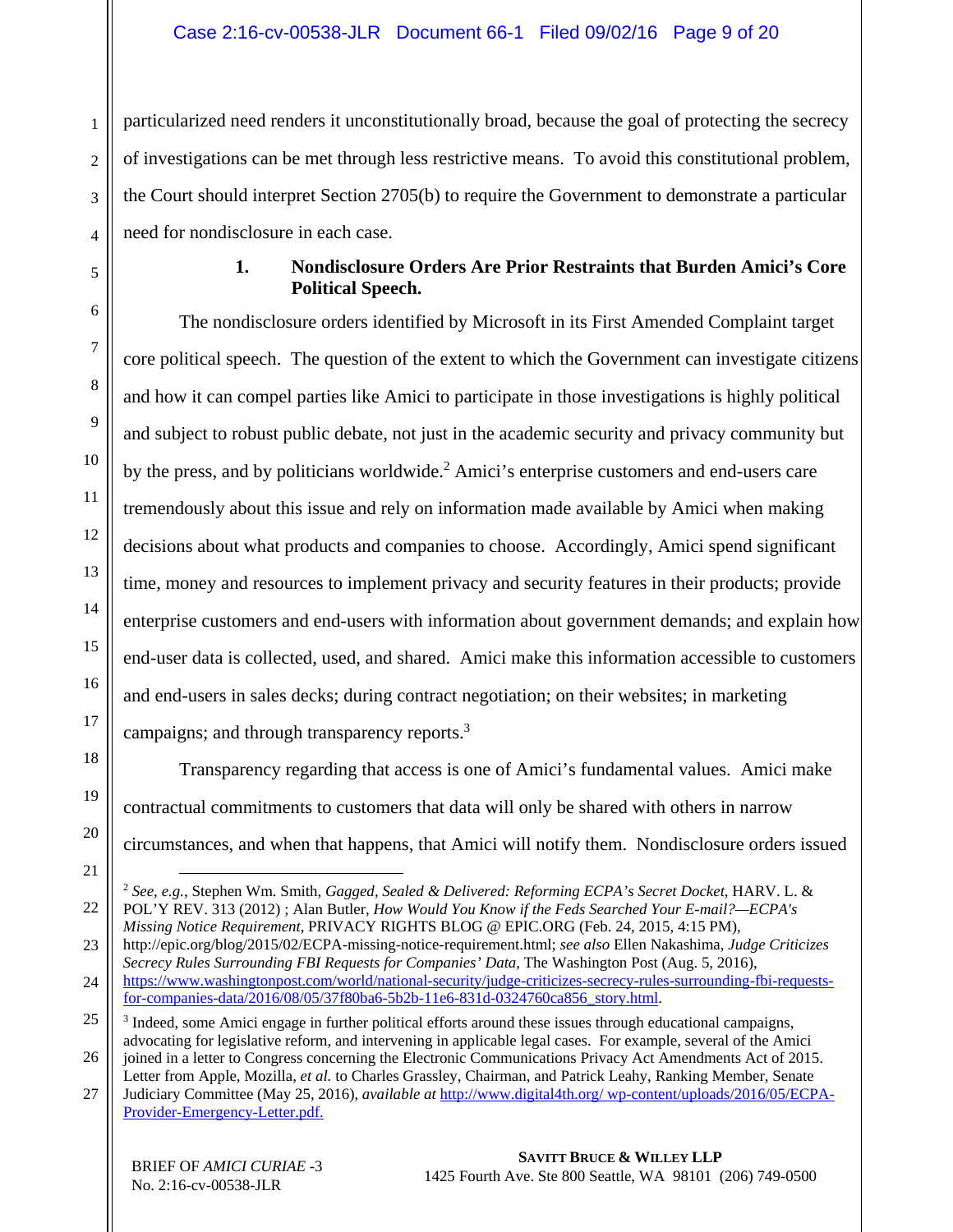1 2 3 4 5 6 7 8 9 10 11 12 under Section 2705(b)—especially when they are of indefinite duration—silence Amici and prevent them from honoring such commitments. This is particularly troubling given that endusers would unavoidably have received notice of the Government's demand had the data been stored locally instead of in the cloud. Amici's desire to provide similar notice to users for cloud data, and to prevent the Government from engaging in silent data gathering, except in narrow circumstances is protected by the First Amendment. *See Gentile v. State Bar of Nevada*, 501 U.S. 1030, 1034 (1991) ("There is no question that speech critical of the exercise of the State's power lies at the very center of the First Amendment."). Corporations have First Amendment rights, including the right to express their viewpoint on core political issues. *Citizens United v. Fed. Election Comm'n*, 558 U.S. 310 (2010) (the "[G]overnment may not, under the First Amendment, suppress political speech on the basis of the speaker's corporate identity"). Accordingly, the First Amendment protects Amici's speech concerning Government requests for user data.

13 14

#### **2**. **Strict Scrutiny Requires the Government to Make a Particularized Showing of Need Before Issuing a Non-Disclosure Order Under Section 2705(b).**

15 16 17 18 19 20 21 A non-particularized showing of need fails strict scrutiny analysis in two ways – it fails to demonstrate a compelling need, and it fails to provide a narrowly tailored means to serve that interest. Under strict scrutiny review, a prior restraint is only permissible if it is (1) justified by a compelling Governmental interest and (2) narrowly tailored to serve that interest. *Brown v. Entm't Merchants Ass'n*, 564 U.S. 786, 799 (2011). Put another way, a prior restraint on speech "is valid only if it is the least restrictive means available to further a compelling government interest." *Berger v. City of Seattle*, 569 F.3d 1029, 1050 (9th Cir. 2009).

22 23 24 25 26 27 Although the Government may have a compelling interest in keeping *certain* investigations secret from the target in order to avoid adverse results in some cases, it does not have that compelling need in all investigations. Nor will disclosure to a provider's business customer always lead to a disclosure to the target of an investigation. Microsoft's complaint sufficiently alleges, and discovery will likely make clear, that nondisclosure orders are routinely based on the experience of law enforcement in other criminal matters and not based on specific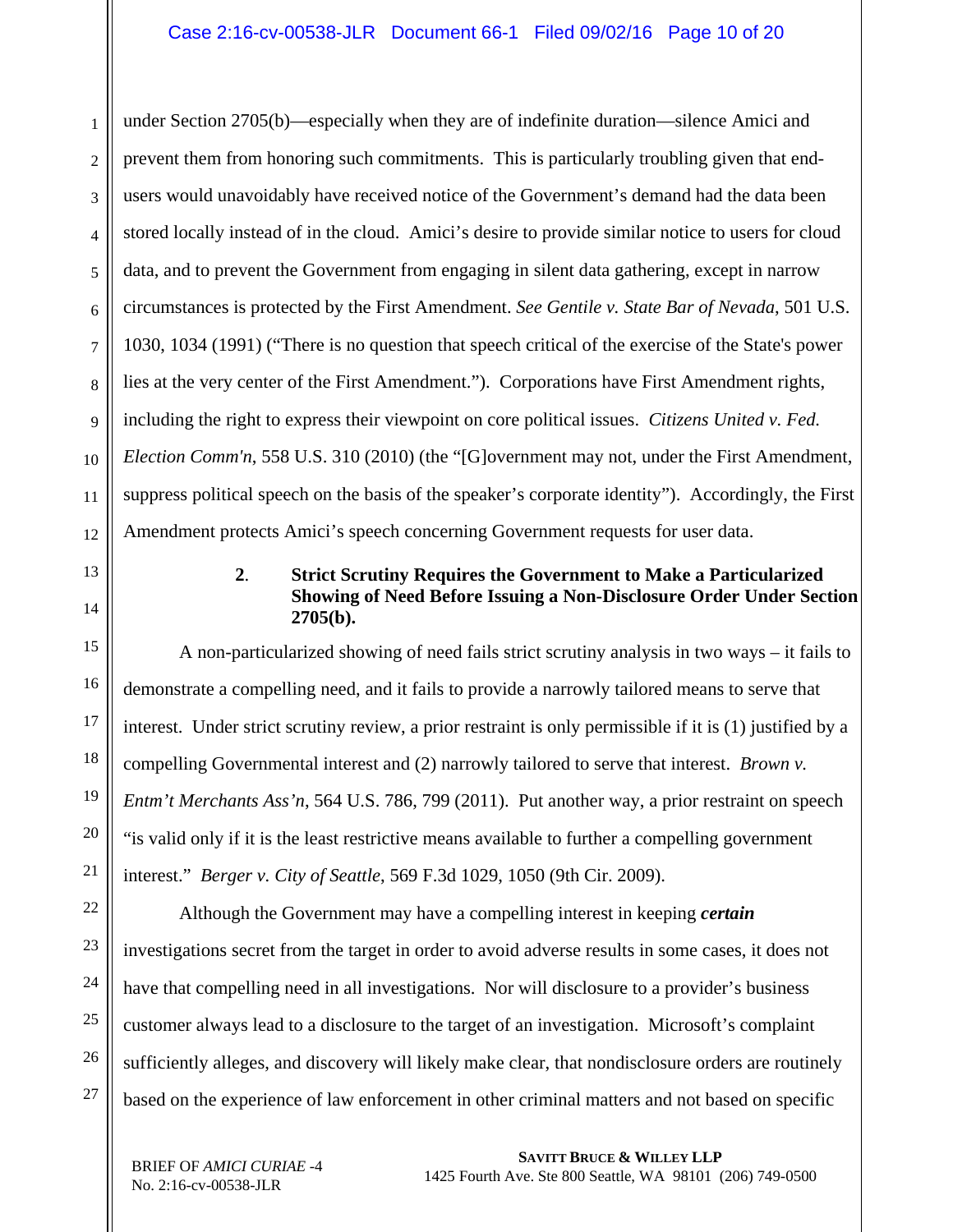findings related to the target of the investigation. And that they are often issued under the catchall provision of 18 U.S.C. § 2705(b), allowing such orders to be issued whenever they would result in "otherwise seriously jeopardizing an investigation or unduly delaying a trial."4 (*See* Compl. ¶ 32.) Amici's experiences with nondisclosure orders confirm this practice. For example, some nondisclosure orders served on Amici concern accounts operated by Amici's business customers where the target is not the customer. In such cases, there is often no indication that disclosure to the customer would jeopardize the investigation aimed at the end-user.<sup>5</sup>

8 9 10 11 12 13 14 Overcoming a provider's First Amendment interests requires more than general statements and certifications without meaningful review. *See, e.g., Boumediene v. Bush*, 553 U.S. 723 (2008); *In re Nat'l Sec. Letter*, 930 F. Supp. 2d 1064, 1077 (N.D. Cal. 2013); *John Doe, Inc. v. Mukasey*, 549 F.3d 861, 882-83 (2d Cir. 2008). The need that would overcome a strict scrutiny analysis is a compelling need in the particular case, and should pertain to a particular target. The general need to avoid trial delays may be a societal interest, but it is not sufficiently compelling to overcome a third-party's First Amendment rights.<sup>6</sup>

15 16 17 18 19 20 Furthermore, even where the interest is compelling, the method of obtaining the nondisclosure orders must be narrowly tailored to serve that interest. On its face, Section 2705(b) is ambiguous. It does not specify whether the Government must demonstrate a particular showing of need for a nondisclosure order. If Section 2705(b) is interpreted to allow for just generalized articulations of need, it would burden more speech than needed to serve a compelling governmental interest. *See also, In re Nat'l Sec. Letter*, 930 F. Supp. 2d at 1075. Section 2705(b)

21

1

2

3

4

5

6

<sup>22</sup>  23 24 <sup>4</sup> In addition to the allegations in the Complaint, this court can also take judicial notice of Judge Orenstein's decision in *Grand Jury Subpoena to Facebook*, in which Judge Orenstein noted that he had received fifteen applications for non-disclosure orders under 18 U.S.C. § 2705(b) and "[i]n each case, the application relies on a boilerplate recitation of need that includes no particularized information about the underlying criminal investigation." *Id*. at 1.

<sup>25</sup>  <sup>5</sup> Moreover, some nondisclosure orders received by Amici do not even identify the provider as an entity to be gagged, but generally, impose nondisclosure on any provider who subsequently provides service to the customer.

<sup>26</sup>  <sup>6</sup> The authority cited by the Government supporting the general societal interest in avoiding trial delays pertains to the period between arrest and trial, and not the investigation. (*See* Gov't's Mot. to Dismiss at 21, ECF No. 38

<sup>27</sup>  ("Gov't's Mot."), *citing Flanagan v. United States*, 465 U.S. 259, 264-65 (1984) ("Delay between arrest and punishment prolongs public anxiety over community safety if a person accused of a serious crime is free on bail. It may also adversely affect the prospects for rehabilitation.")).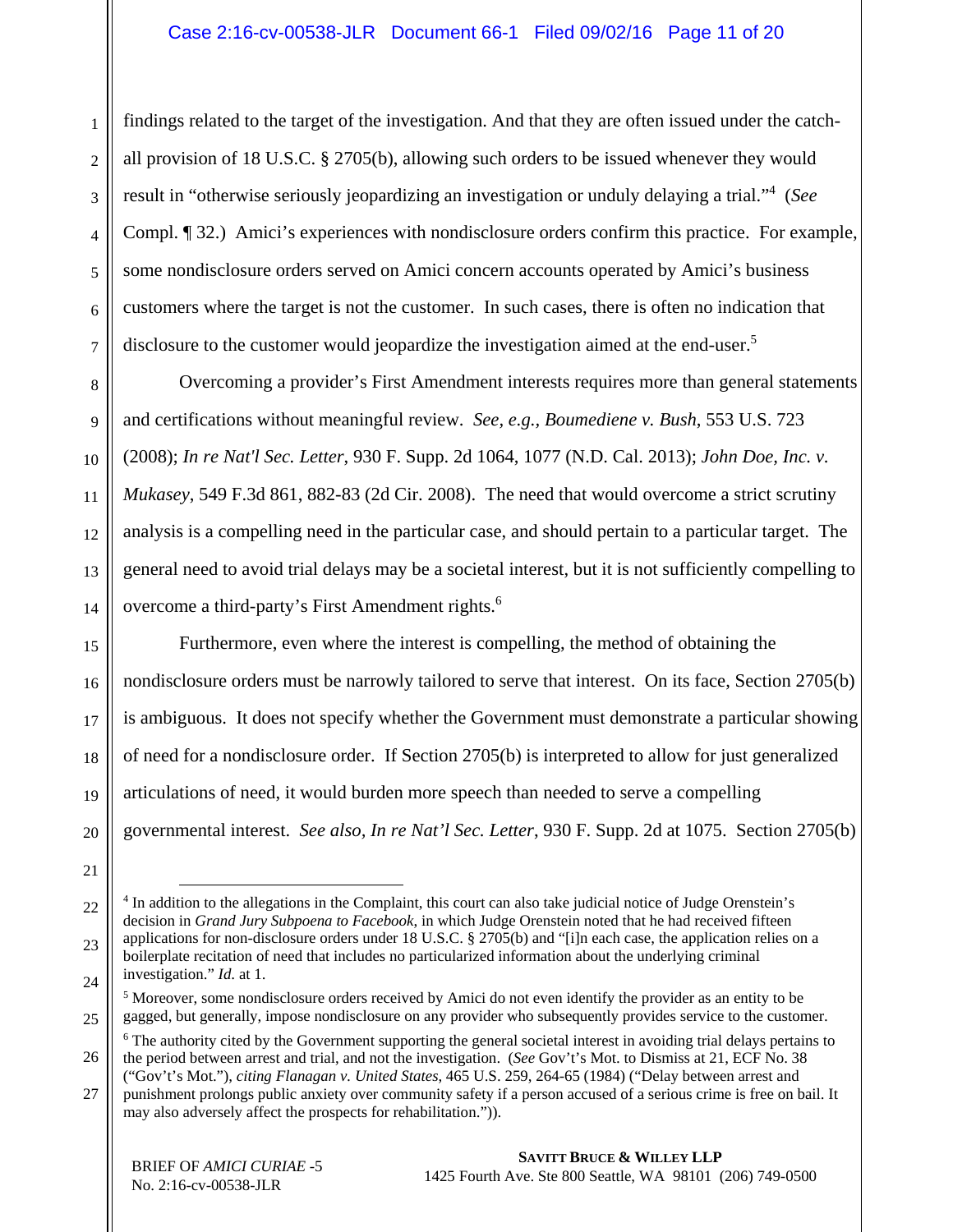1 2 3 4 5 6 7 should be interpreted, instead, to require the Government to make a *particularized* showing in each case. This reading of 2705(b) would be less restrictive and would match the remedy – the nondisclosure order – to the Government's interest. And it is unclear how the Government is harmed by tying the need for nondisclosure to the particular facts of the case, or why it would resist such an interpretation.<sup>7</sup> A broader interpretation of Section  $2705(b)$  – allowing nondisclosure orders to be issued based on the Government's experience in other cases – renders Section 2705(b) unconstitutional.

8 9 10 11 12 13 This is essentially the conclusion reached by Magistrate Judge Orenstein in *Grand Jury Subpoena to Facebook*. In that case, the court denied fifteen applications for nondisclosure orders under Section 2705(b) containing substantially the same assertions that disclosure by service providers such as Facebook would or could result some of the harms enumerated in Section  $2705(b)(1)-(5)$ . Slip Op. at 1-3. These assertions, however, were generalized and not tied to any particular facts of the underlying investigation. *Id.* at 3. The court reasoned:

14 15 16 17 18 19 20 21 [T]here is no reason to assume that tipping off an investigative target to the instigation's existence necessarily 'will' result in one of the harms contemplated by [Section 2705(b)]. To be sure, such information can easily have such an effect. But if Congress presumed that providing such information to an investigative target would inevitably lead to such consequences, the judicial finding [Section 2705(b)] requires would be meaningless. There will plainly on occasion be circumstances in which an investigative target either lacks the ability or the incentive to flee, to tamper with evidence, or otherwise to obstruct an investigation. To cite just two possibilities: the target may be incarcerated and lack effective access to evidence and witnesses; alternatively, the target may be a public figure with a strong incentive to affect a public posture of innocence and cooperation with law enforcement. In most cases, *it seems likely that the government can easily make a showing* that there is reason to believe that a target's knowledge of an investigation will indeed lead to obstructive behavior*—but not in every case.* 

22 23 24 25 *Id.* at 7 (emphasis added). Put another way, because Section 2705(b) requires a judicial finding that there is reason to believe one of the enumerated harms will occur if disclosure is permitted, then it is clear that "sometimes notifying the target of the existence of an investigation will result in certain types of misconduct but that other times it will not." *Id.* Therefore, under Section

26

<sup>&</sup>lt;sup>7</sup> It is hypocritical of the Government to suggest that Microsoft must challenge each order individually because each case involves particular facts, but not require the Government—who seeks to intrude upon the users' privacy—not to address those particular facts in each application for a nondisclosure order.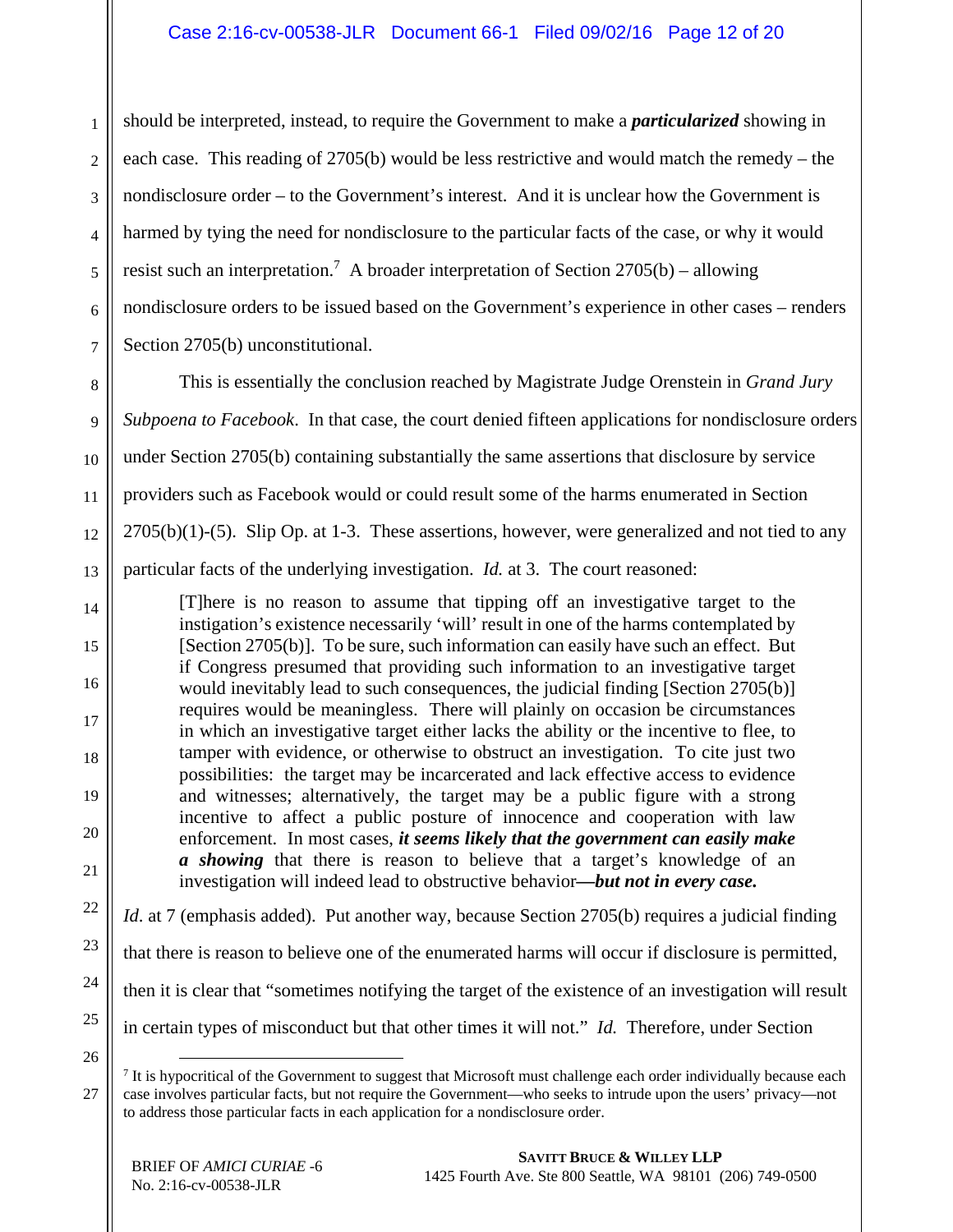2705(b) "it is up to a judge to make the necessary determination in a given case based on the available evidence." *Id.* Without case-specific information, such a finding is impossible.

Accordingly, Section 2705(b) should be interpreted to require a particularized showing of need in each case to avoid the constitutional problems associated with a prior restraint on speech. "It is well established that courts should resolve ambiguities in statutes in a manner that avoids substantial constitutional issues." *See Mukasey*, 549 F.3d at 872. *See also Edward J. DeBartolo Corp. v. Fl. Gulf Coast Bldg. & Constr. Trades Council,* 485 U.S. 568, 575 (1988) ("where an otherwise acceptable construction of a statute would raise serious constitutional problems, the Court will construe the statute to avoid such problems unless such construction is plainly contrary to the intent of Congress"); *Fair Hous. Council of San Fernando Valley v. Roommate.com, LLC*, 666 F.3d 1216, 1223 (9th Cir. 2012).

11 12

1

2

3

4

5

6

7

8

9

10

#### **B. Nondisclosure Orders of Unlimited Duration Fail Strict Scrutiny.**

13 14 15 16 17 18 19 20 21 22 23 24 25 Even where 2705(b) nondisclosure orders are issued after the Government makes a particularized showing, strict scrutiny requires that such orders not be issued for lengthy periods, and not for unlimited or unknown duration. *See In Matter of Search Warrant for [Redacted]@hotmail.com,* 74 F. Supp. 3d 1184, 1186 (N.D. Cal. 2014) ("*Hotmail*"), (refusing to issue nondisclosure order of indefinite duration though Government had made a particularized showing that disclosure would jeopardize investigation). Although Section 2705(a) nondisclosure orders are limited to 90-day periods, Section 2705(b) orders are not. In Amici's experience, this lack of specificity in Section 2705(b) has caused many courts and the Government to default to orders of unlimited or unknown duration, even though limited time periods for such orders would be less restrictive on providers' speech and would still serve the Government's legitimate interest in secrecy in some cases. These indefinite orders often persist even when the basis for the order a threat to life or jeopardy to an investigation—has long since passed, leaving providers guessing about when they can or should challenge orders restraining their speech.

BRIEF OF *AMICI CURIAE* -7 No. 2:16-cv-00538-JLR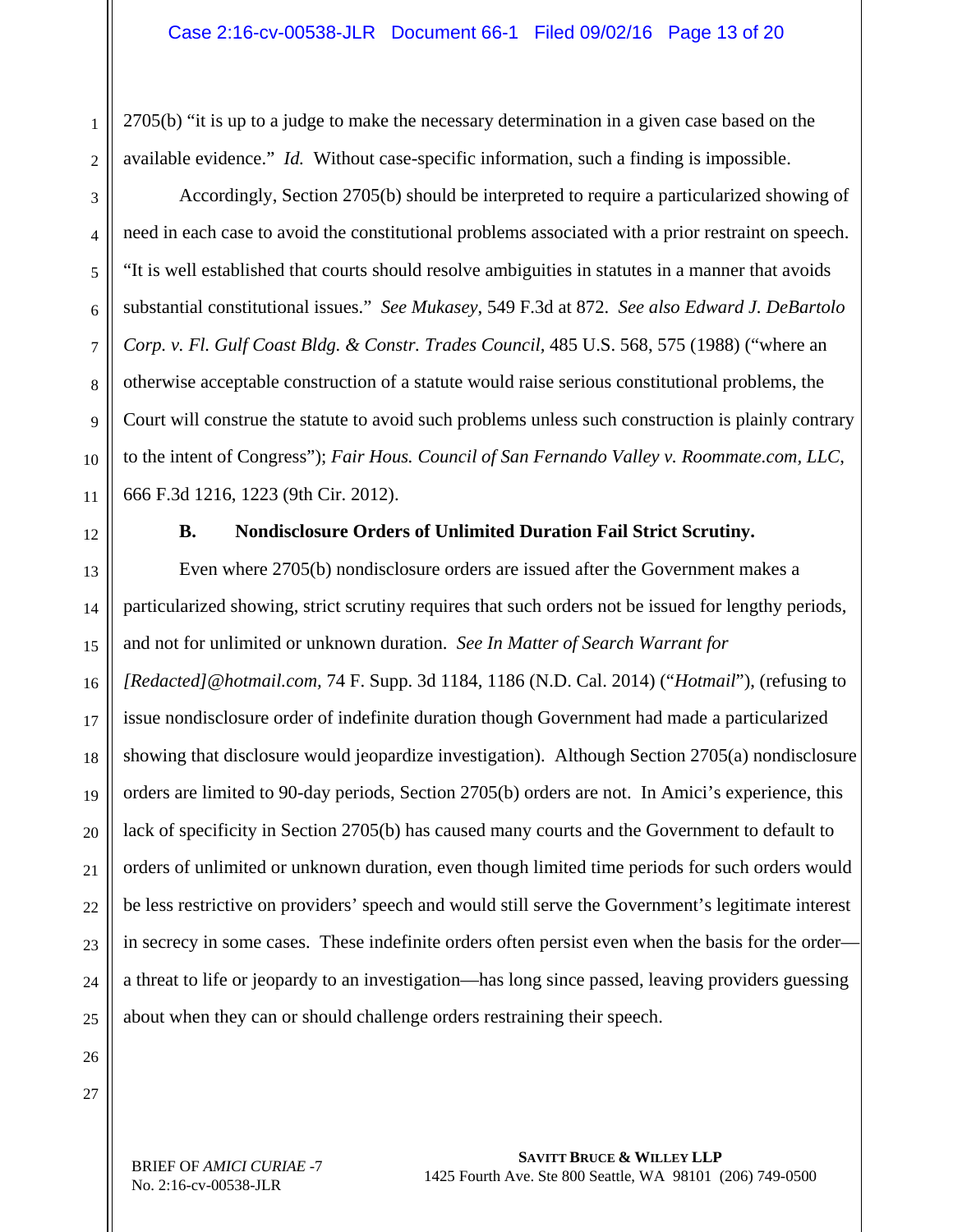#### Case 2:16-cv-00538-JLR Document 66-1 Filed 09/02/16 Page 14 of 20

1 2 The pervasive use of nondisclosure orders of unlimited duration, based on the assumption that Section 2705(b) allows for such orders,<sup>8</sup> fails strict scrutiny. To satisfy strict scrutiny when seeking a lengthy or unlimited nondisclosure order, the Government must demonstrate there are no "less restrictive alternatives [that] would be at least as effective in achieving the Act's legitimate purpose…" *Reno v. Am. Civil Liberties Union*, 521 U.S. 844, 846 (1997). Here, however, other statutes demonstrate that there are less restrictive alternatives available. Section 2705(a), providing for notice to the target of an investigation to be delayed for a set amount of time—90 days—and requiring the Government to come back to court to justify any further delay, is an example of a less restrictive means of achieving the Government's interest in maintaining the secrecy of certain investigations. Both Sections 2705(a) and (b) list the same "adverse results" as potential bases for a nondisclosure order. Most of those are, by definition, limited in duration, and there is no basis for continued nondisclosure obligations after they have passed. Any danger to life or physical safety usually passes once the investigation ends or the target is arrested. 18 U.S.C. §§ 2705 (a)(2)(A), (b)(1). The same goes for flight from prosecution and destruction of evidence, intimidation of potential witnesses, or otherwise seriously jeopardizing an investigation or delaying a trial. *Id.* at  $\S\S 2705(a)(2)(B)$ -(E), (b)(2)-(5).

Similarly, the statute governing "sneak and peek" warrants – which is also designed to protect the same governmental interests – only allows for notice to be delayed for a period of 30 days, unless the Government justifies a longer period for a particular case. *See* 18 U.S.C. §3103a. These two delayed-notice provisions demonstrate that the Government interests can be served adequately by less restrictive means. The temporal limitations contained in these other statutes properly place the burden on the Government—the party seeking to suppress speech—to justify

<sup>&</sup>lt;sup>8</sup> One court has interpreted Section 2705(b) as prohibiting orders of indefinite duration unless the Government shows that such an order is necessary in a particular case. *See Hotmail*, 74 F. Supp. 3d at 1185 (Section 2705(b)'s requirement that a court preclude notice "for such period as the court deems appropriate" prohibited the issuance of an indefinite order absent justification for such an order); *Matter of Grand Jury Subpoena for:* 

<sup>27</sup>  *[Redacted]@yahoo.com*, 79 F. Supp. 3d 1091, 1094–95 (N.D. Cal. 2015) (holding same as in *Hotmail*). In the Amici's experience, most courts have not interpreted Section 2705(b) in this way.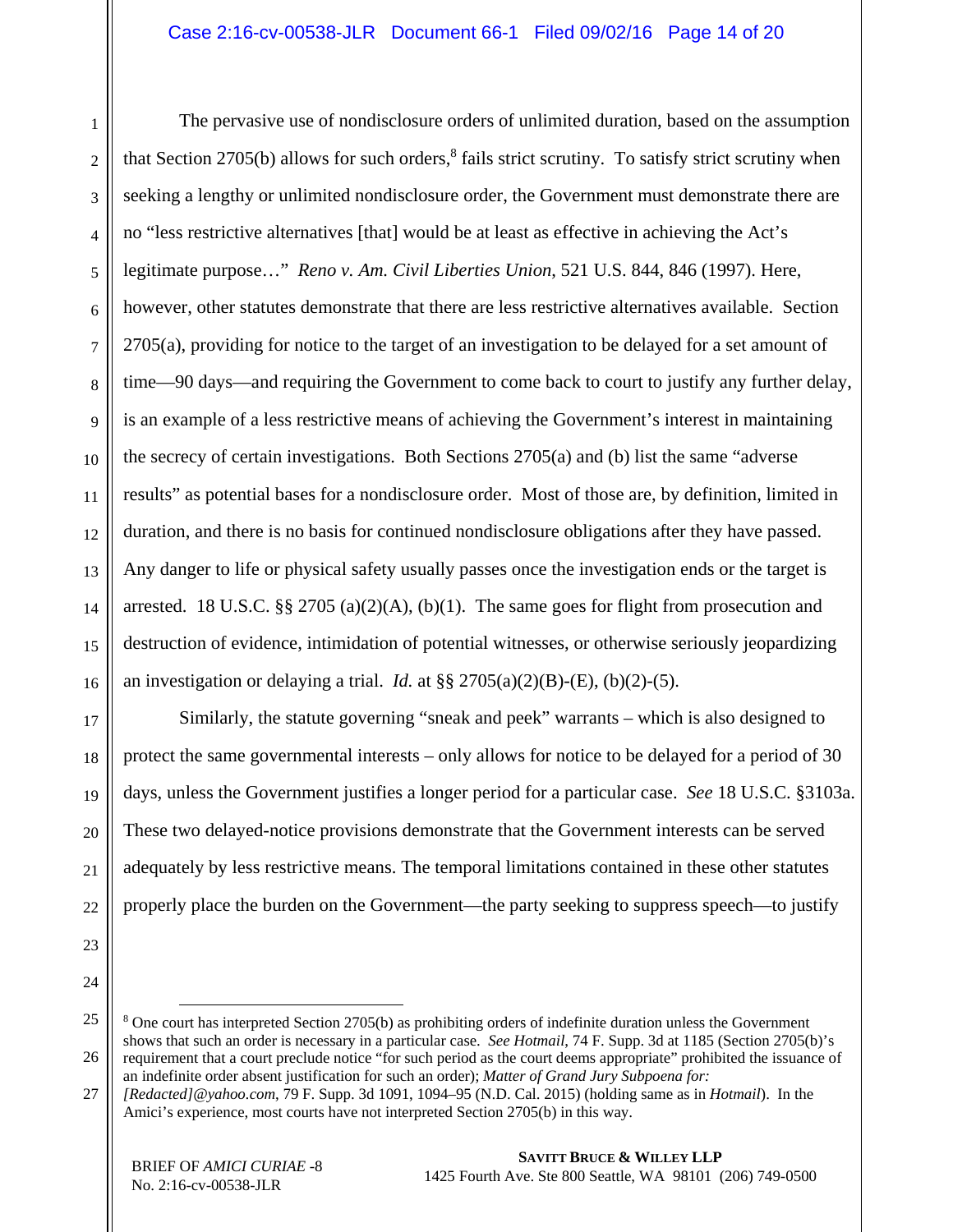6 the continued suppression, rather than on the speaker.<sup>9</sup> Shifting the burden to the Government to justify, and continue to justify, a disfavored prior restraint on speech better comports with the First Amendment and the principles underlying the strict scrutiny test. The Government has not shown why these narrower limitations on secrecy are adequate under Sections 2705(a) and 3103a, but are inadequate for legal process under Section 2705(b), particularly where the same potential "adverse results" justify nondisclosure in all three cases.

7 8 9 10 11 12 13 14 15 16 17 18 19 20 21 By contrast, by allowing nondisclosure orders of unlimited duration, Section 2705(b) is "overbroad because [it] ensure[s] that nondisclosure continues longer than necessary to serve the [Government's] interests at stake." *In re Nat'l Security Letter*, 930 F. Supp. 2d at 1076. *See also Doe v. Gonzalez,* 500 F. Supp. 2d 379, 421 (S.D.N.Y. 2007), *aff'd in part, rev'd in part*, 549 F.3d 861 (2d Cir. 2008) ("Once disclosure no longer poses a threat to national security, there is no basis for further restricting recipients of National Security Letters from communicating their knowledge of the Government's activities."). And unlike shorter duration orders, they require providers to repeatedly ascertain the status of investigations, and then petition courts to rescind a prior nondisclosure order. *See In re Nat'l Security Letter*, 930 F. Supp. 2d at 1076 ("The issuance of a nondisclosure order is, in essence, a permanent ban on speech absent the rare recipient who has the resources and motivation to hire counsel and affirmatively seek review by a district court."). But "nothing in the statute suggests putting the burden on the provider to guess that circumstances might have changed so that a request to lift the order is warranted." *Hotmail*, 74 F. Supp. 3d at 1186. This process is expensive and places the burden, not on the Government that seeks to suppress speech, but on the provider that wishes to exercise its First Amendment rights.

#### **C. Readily Available Gag Orders Negatively Impact Cloud Providers, Especially Outside the United States.**

The inability to disclose legal requests causes particular harm to providers like Amici that have built their businesses on trust and transparency. A cornerstone of cloud computing is

26 27

22

23

24

25

1

2

3

4

<sup>&</sup>lt;sup>9</sup> Indeed, in cases challenging gag orders of unlimited duration in the National Security letter context, courts have ordered the Government to review the justification for the non-disclosure Order every 180 days. *See Lynch v. Under Seal,* No. 15-cv-01180-JKB (D. Md. Nov. 17, 2015).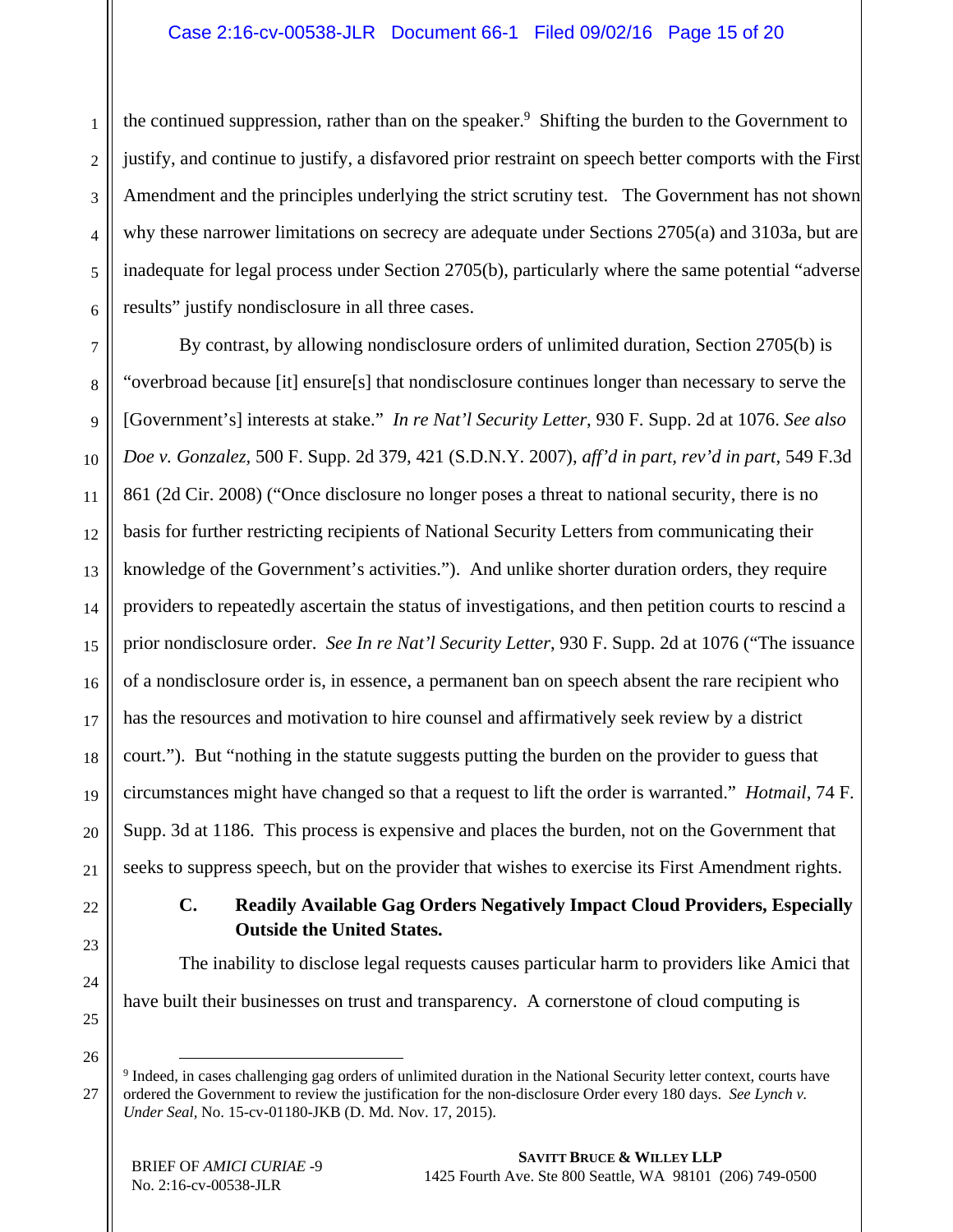#### Case 2:16-cv-00538-JLR Document 66-1 Filed 09/02/16 Page 16 of 20

1 2 3 4 5 6 7 8 9 10 11 12 13 14 15 16 ensuring that customers trust their providers to handle their data, and that storing the data in the cloud is comparable to storing data locally. In fact, this was the very goal that ECPA was designed to further. *See* S. Rep. No. 99-541, at 5 (1986), *reprinted in* U.S.C.C.A.N. 3555, 3558 (noting that the lack of "Federal statutory standards to protect the privacy and security of communications transmitted by new noncommon carrier communications services or new forms of telecommunications and computer technology . . . may unnecessarily discourage potential customers from using innovative communications systems" and proposing ECPA as a remedy that strikes a balance between privacy and legitimate law enforcement needs). Furthermore, negotiated agreements, end-user terms, and privacy policies require providers like Amici to provide users with notice of how their data will be used, and allow users to trust providers with intimate details of their lives and work. If providers cannot disclose the existence of third-party requests, it significantly affects their ability to be transparent with their customers and lay the cornerstone of cloud computing: trusting another party to store your most valuable data. The inability to disclose law enforcement requests also prevents cloud providers from meeting customer demands and fulfilling contractual promises to customers to provide notice when their data is disclosed.

17 18 19 20 21 22 23 24 Gag orders of unlimited duration make fulfilling these promises to customers much more difficult or impossible. The problem is especially acute in the European Union, which has, through model contractual clauses and now the Privacy Shield, demanded that cloud providers give notice to users about how and when data is disclosed—including to law enforcement.<sup>10</sup> To compete, U.S. providers must comply with these contractual promises – particularly when contained in the EU's model contractual clauses – as an essential prerequisite to transferring data back to the U.S.<sup>11</sup> Nondisclosure orders of unlimited duration disadvantage American companies that do business globally by impairing their ability to provide required disclosures in Europe.

25

 <sup>10</sup> *Privacy Shield Framework—Privacy Shield Principles, Notice*, U.S. Department of Commerce, https://www.privacyshield.gov/article?id=1-NOTICE (last visited Sept. 2, 2016).

<sup>27</sup>  <sup>11</sup> *The EU-U.S. Privacy Shield*, European Commission's DG Justice and Consumers (Feb. 8, 2016), http://ec.europa.eu/justice/data-protection/international-transfers/eu-us-privacy-shield/index\_en.htm; *Data*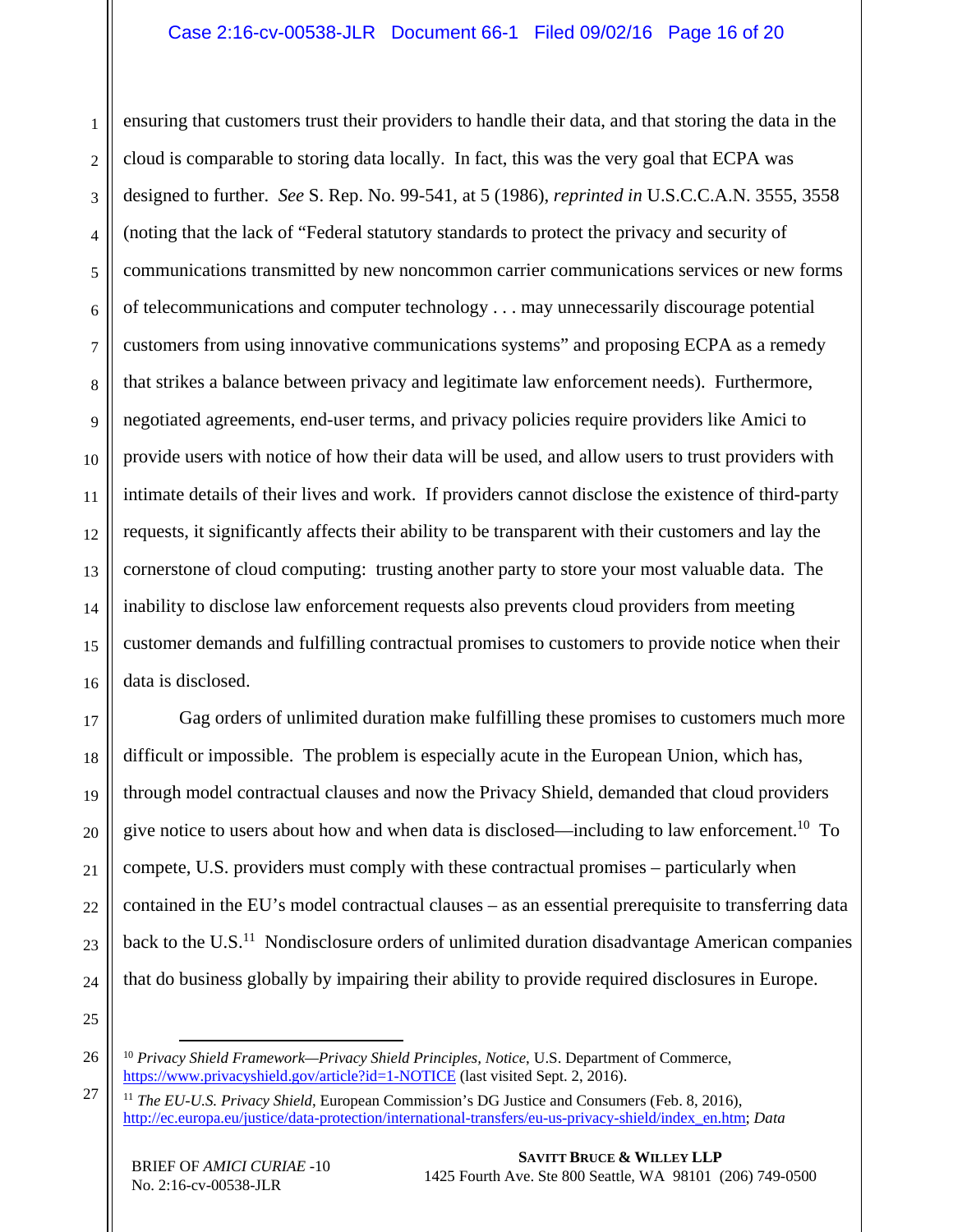### **D. Providers Have Standing to Assert the Fourth Amendment Rights of their Customers.**

Microsoft has standing to assert its customers' Constitutional rights. Courts have allowed an organization with a close relationship to its customer to assert rights on the customer's behalf, especially when the customer is unlikely to do so. *Singleton v. Wulff*, 428 U.S. 106, 117-18 (1976); *see also Craig v. Boren*, 429 U.S. 190, 194-95 (1976). Providers, like Microsoft and Amici, have Article III standing, because each "faces an injury in the nature of the burden that it must shoulder to facilitate the Government's surveillances of its customers; that injury is obviously and indisputably caused by the Government through the directives; and this court is capable of redressing the injury." *In re Directives Pursuant to Section 105B of Foreign Intelligence Surveillance Act*, 551 F.3d 1004, 1008 (Foreign Int. Surv. Ct. Rev. 2008); *see also Craig*, 429 U.S. at 194. Limitations on the ability to vicariously assert the Fourth Amendment rights of others are prudential standing limitations only and can be overcome. *See Warth v. Seldin*, 422 U.S. 490, 501 (1975) (noting prudential nature of limitation can be relaxed). Amici's end-users, particularly those impacted by nondisclosure orders who have no knowledge of the issue, cannot dispute their specific cases with the Government or challenge the constitutionality of the statute. Amici's enterprise customers may be in a similar situation to the extent that they do not have knowledge of the nondisclosure orders to even be aware that there may be an ongoing contractual violation.

In the present context, Congress clearly understood that only *providers* would be in a position to challenge law enforcement process and has repeatedly built in provisions allowing providers to challenge various forms of legal process served upon them seeking customer data. *See* 18 U.S.C. §2703(d); *see also* 18 U.S.C. §3511(a); 50 U.S.C. §1881a(h)(4)(A). In these circumstances – where no notice is provided to the customer – providers are the *only* entities in a

*Protection: Model Contracts for the transfer of personal data to third countries*, European Commission's DG Justice and Consumers (Feb. 12 2015) http://ec.europa.eu/justice/data-protection/internationaltransfers/transfer/index\_en.htm.

 $\overline{a}$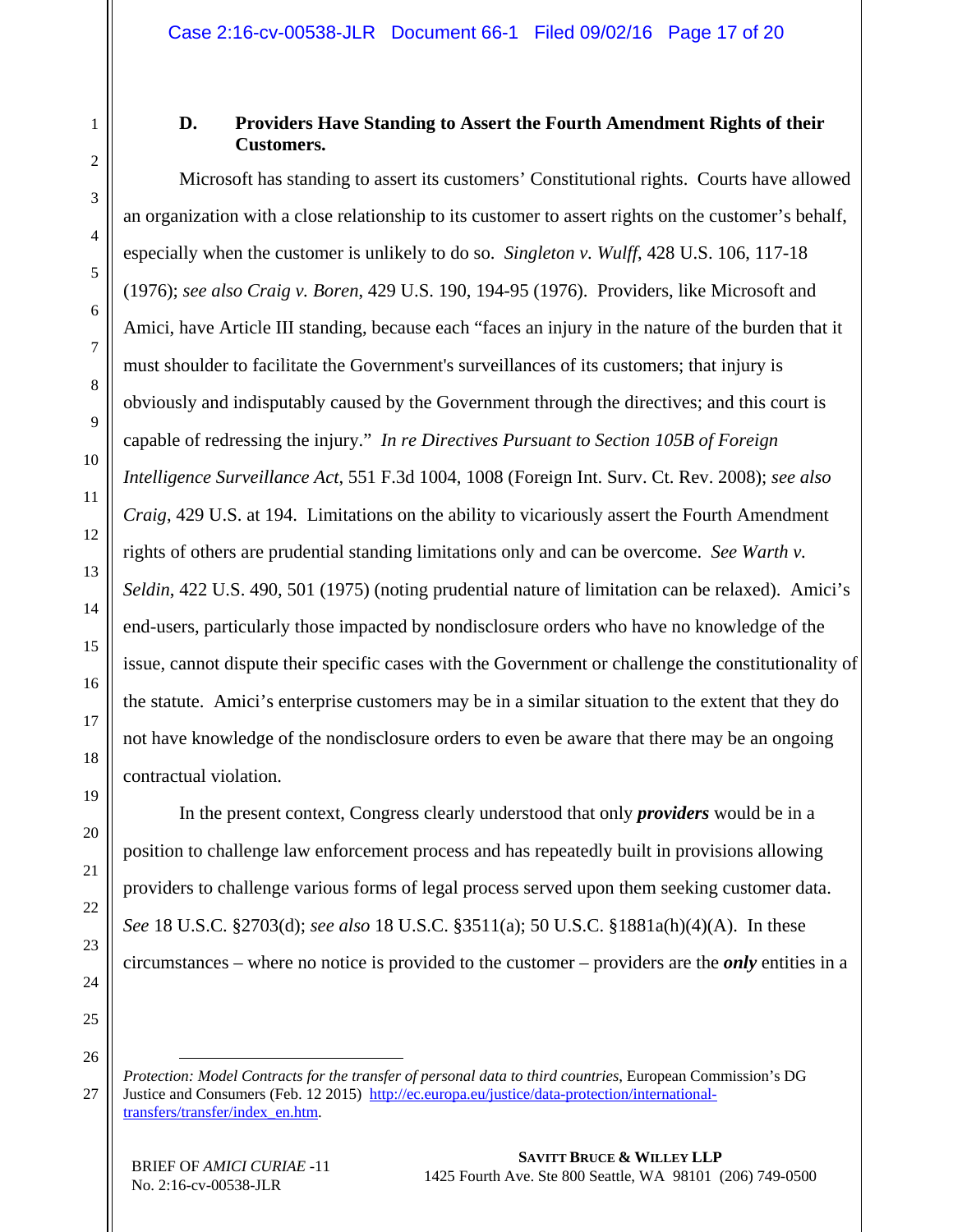position to raise Fourth Amendment issues.<sup>12</sup>

Allowing a provider to challenge the practice at issue here on behalf of its users comports with the case law. In *Craig v. Boren*, the Supreme Court allowed a store to assert the Equal Protection rights of its customers in challenging a state statute regulating the sale of beer. The Court noted that "vendors and those in like positions have been uniformly permitted to resist efforts at restricting their operations by acting as advocates of the rights of third parties who seek access to their market or function." *Id.* at 195. That is the situation here. The non-disclosure orders at issue create a situation where it is unlikely—or impossible—that Microsoft's customers (and those of other providers such as Amici) can assert their own rights. Under these circumstances, Microsoft has standing to assert its customers' Fourth Amendment Rights.

11

10

1

2

3

4

5

6

7

8

9

#### **III. CONCLUSION**

12 13 14 15 16 17 18 19 20 21 The Government's pervasive use of generalized nondisclosure orders of unlimited duration burdens Amici's First Amendment rights. Interpreting 2705(b) to require a particularized showing of need for nondisclosure and requiring nondisclosure orders issued to providers to be limited in duration, would remedy the First Amendment problems inherent in such orders. These unlimited nondisclosure orders particularly disadvantage cloud providers like Amici because of their obligations under contractual provisions, data transfer agreements like the Privacy Shield, and general marketplace demands, which further supports interpreting ECPA to allow these providers to compete on a level playing field with entities outside the U.S. For these reasons and those stated in Microsoft's Opposition, the Government's Motion to Dismiss should be denied.

- 22
- 23

<sup>24</sup>  25 26 27 12 The Government's reliance on exclusionary rule and Section 1983 cases is unavailing. *See Gov't's Mot.* at 10-11. *Rakas v. Illinois*, 439 U.S. 128 (1978), concerned with the use of the exclusionary rule as a vehicle for enforcing Fourth Amendment rights of another. The court reasoned that limiting the assertion of Fourth Amendment rights was permissible because the person whose rights were violated by the search could "seek redress" in a private action. *Id.* at 134. The ability to seek redress necessarily meant that the person whose rights were violated *actually knew about the illegal search.* Here, Amici's customers and end-users do not know that the Government has accessed their data and cannot "seek redress." *Moreland v. Las Vegas P.D* notes that third parties *can* assert the Fourth Amendment rights of another in Section 1983 actions where the "state's law authorizes a survival action …

<sup>.&</sup>quot; 159 F.3d 365, 369 (9th Cir. 1998) (internal citation omitted).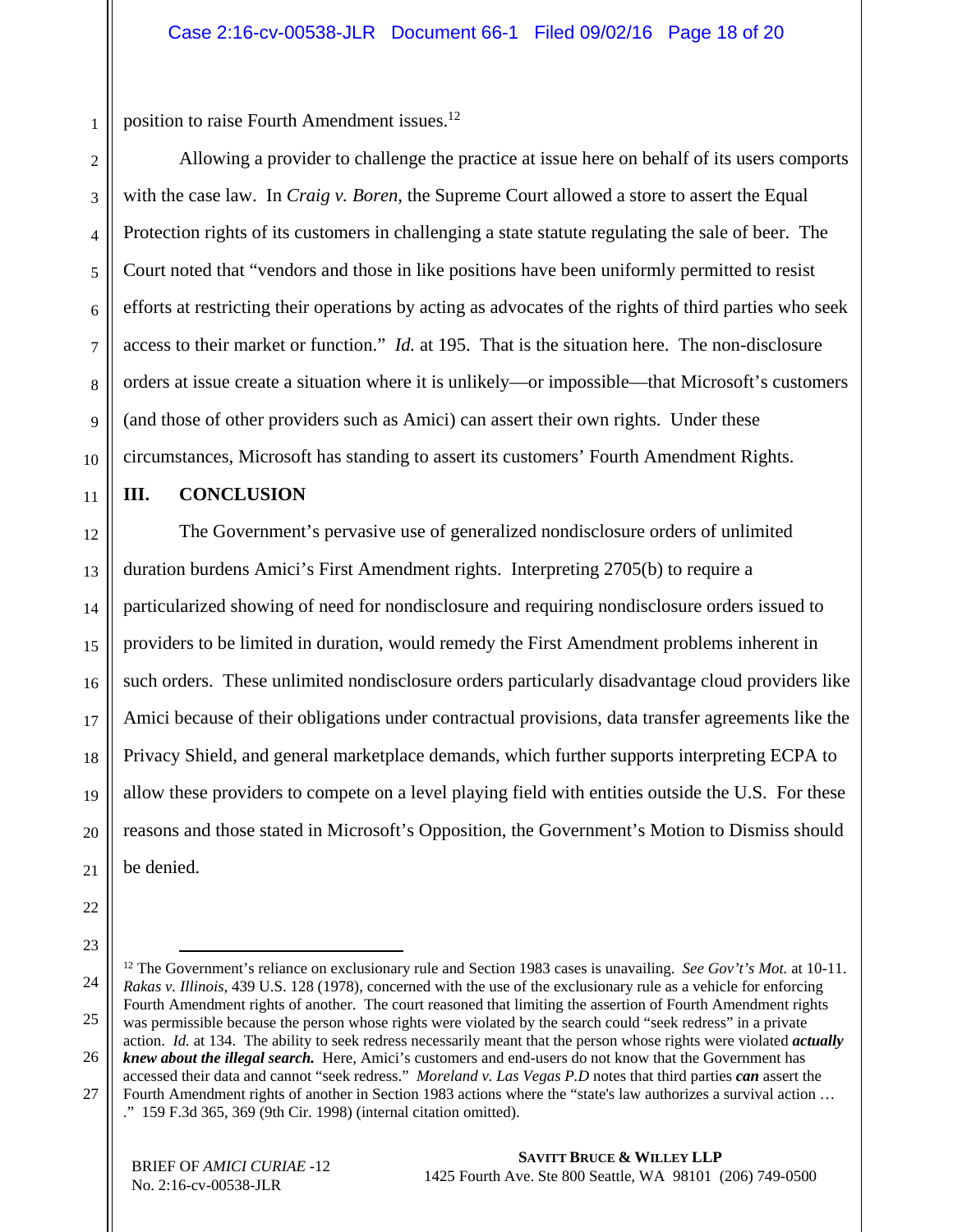|                       | Case 2:16-cv-00538-JLR Document 66-1 Filed 09/02/16 Page 19 of 20                                                                                              |
|-----------------------|----------------------------------------------------------------------------------------------------------------------------------------------------------------|
| 1<br>$\boldsymbol{2}$ | DATED: September 2, 2016.<br><b>SAVITT BRUCE &amp; WILLEY LLP</b>                                                                                              |
| $\mathfrak{Z}$        |                                                                                                                                                                |
| $\overline{4}$        | By:<br>/s/ Miles A. Yanick<br>Miles A. Yanick, WSBA #26603                                                                                                     |
| $\sqrt{5}$            | Tel.: (206) 749-0500<br>Fax: (206) 749-0600                                                                                                                    |
| $\boldsymbol{6}$      | Email: myanick@sbwllp.com                                                                                                                                      |
| $\tau$                | <b>ZWILLGEN PLLC</b><br>Marc Zwillinger (pro hac vice pending)                                                                                                 |
| $\,8\,$<br>9          | Jacob Sommer (pro hac vice pending)<br>Nury Siekkinen (pro hac vice pending)                                                                                   |
| 10                    | 1900 M Street NW, Suite 250<br>Washington, D.C. 20036                                                                                                          |
| 11                    | Tel.: (202) 296-3585                                                                                                                                           |
| 12                    | Email: marc@zwillgen.com<br>jake@zwillgen.com                                                                                                                  |
| 13                    | nury@zwillgen.com<br>Attorneys for Amici Curiae                                                                                                                |
| 14                    |                                                                                                                                                                |
| 15                    |                                                                                                                                                                |
| 16                    |                                                                                                                                                                |
| 17<br>18              |                                                                                                                                                                |
| 19                    |                                                                                                                                                                |
| 20                    |                                                                                                                                                                |
| $\overline{21}$       |                                                                                                                                                                |
| $\overline{22}$       |                                                                                                                                                                |
| 23                    |                                                                                                                                                                |
| 24                    |                                                                                                                                                                |
| 25                    |                                                                                                                                                                |
| 26<br>27              |                                                                                                                                                                |
|                       |                                                                                                                                                                |
|                       | <b>SAVITT BRUCE &amp; WILLEY LLP</b><br><b>BRIEF OF AMICI CURIAE -13</b><br>1425 Fourth Ave. Ste 800 Seattle, WA 98101 (206) 749-0500<br>No. 2:16-cv-00538-JLR |